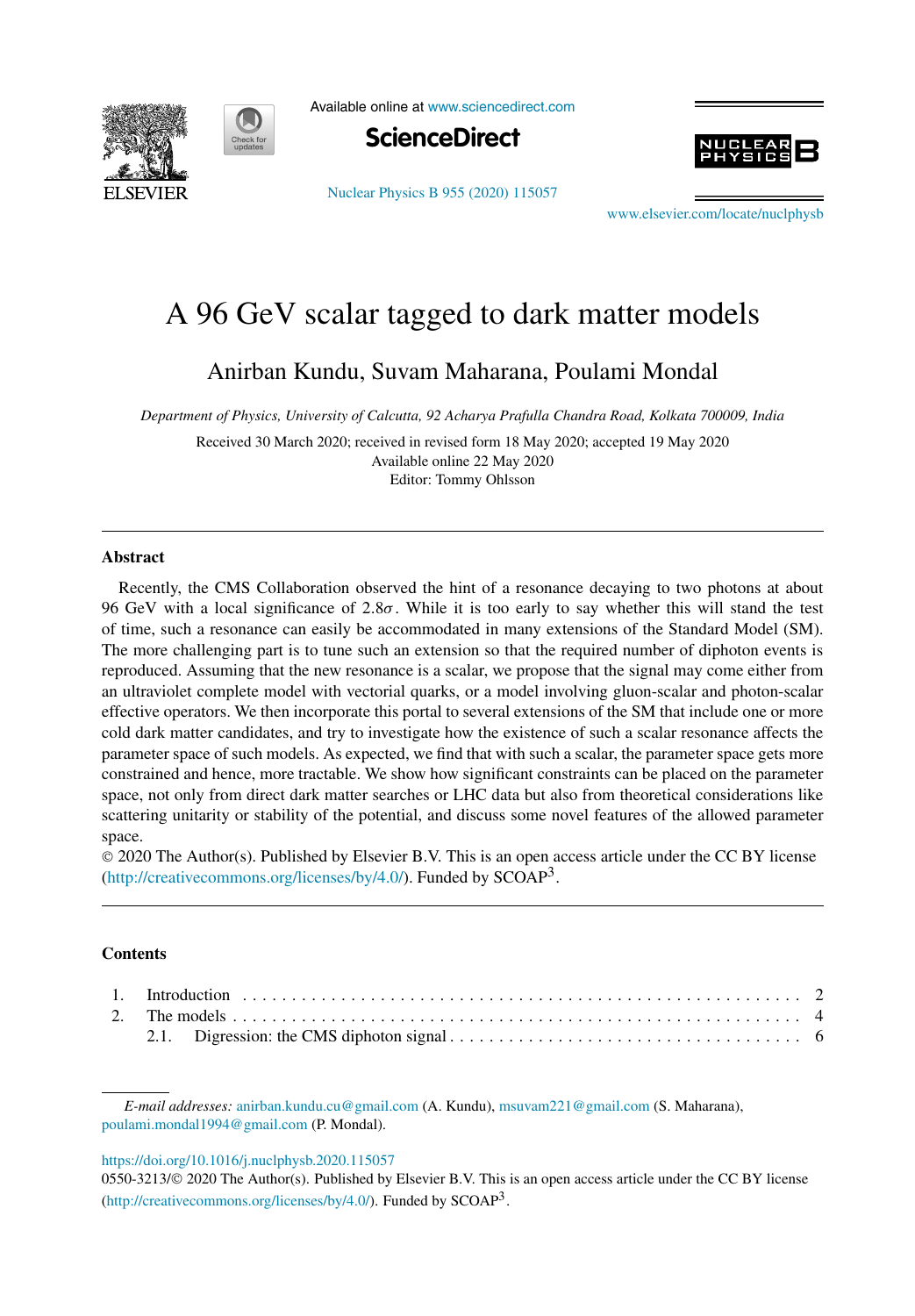|  | 3.1. The CS model $\ldots$ , $\ldots$ , $\ldots$ , $\ldots$ , $\ldots$ , $\ldots$ , $\ldots$ , $\ldots$ , $\ldots$ , $\ldots$ , $\ldots$ , $\ldots$ |  |
|--|-----------------------------------------------------------------------------------------------------------------------------------------------------|--|
|  |                                                                                                                                                     |  |
|  |                                                                                                                                                     |  |
|  |                                                                                                                                                     |  |
|  |                                                                                                                                                     |  |
|  |                                                                                                                                                     |  |
|  |                                                                                                                                                     |  |

## **1. Introduction**

The existence of cold dark matter (CDM) is perhaps the biggest motivation to search for physics beyond the Standard Model (SM). The SM does not contain any suitable CDM candidate, something that is massive, and singlet under  $U(1)_{em}$  and  $SU(3)_{c}$ . Any extension of the SM with a  $\mathbb{Z}_2$  symmetry for which all the SM fields are  $\mathbb{Z}_2$ -even can potentially come to the rescue, with the CDM candidate being the lightest  $\mathbb{Z}_2$ -odd particle. The lightest neutralino of the Rparity conserving supersymmetric models, and the lightest Kaluza-Klein particle of the Universal Extra Dimension models, fall in this category. Gauge singlet objects like massive right-handed neutrinos, or additional scalars, can also fit the bill. In our subsequent discussion, we will assume a thermalised non-baryonic CDM with the density given by [1]

$$
\Omega_{\rm CDM} h^2 = 0.1186 \pm 0.0020\,,\tag{1}
$$

where  $h = H_0/100$  is the reduced Hubble constant.<sup>1</sup> The existing literature is abound with the possible models of CDM, their detection strategies, and other phenomenological aspects. Let us refer the reader, in general, to some review articles [2], in particular, to Ref. [3] for the analysis of several Higgs portal CDM models, and to Ref. [4] for their collider signatures.

It is always an interesting exercise to link the CDM with some other beyond-SM signals or even motivations, like the generation of neutrino masses, or the flavour anomalies. In this paper, we will study some CDM models in conjunction with the recently observed hint of a (possibly) scalar resonance, close to 2.8 $\sigma$  or 98% CL, at about 96 GeV from the CMS Collaboration [5], decaying to a diphoton final state, with ∼ 370 (1070) events in the 8 (13) TeV dataset. Although there has been neither confirmation nor denial from the ATLAS Collaboration, this hint has given rise to a lot of interesting theoretical speculations, and the physics implication of such a resonance in the context of beyond-SM scenarios, including its collider signatures, has been discussed in Refs.  $[6-10]$ . The astrophysics implications of models with a light scalar decaying into two photons have been studied in Ref. [11].

How does this new scalar, which we will call  $\chi$ , help in the analysis? While  $\chi$ —assuming that it exists—can never be a CDM candidate, it can very well be one component of a multiplet with the other component(s) constituting the dark matter, or it can be a mediator for the CDM-SM interaction. A fairly straightforward example, which we will discuss in detail, is to add a

<sup>&</sup>lt;sup>1</sup> Not to be confused with the 125 GeV scalar resonance, which we will also denote by  $h$ .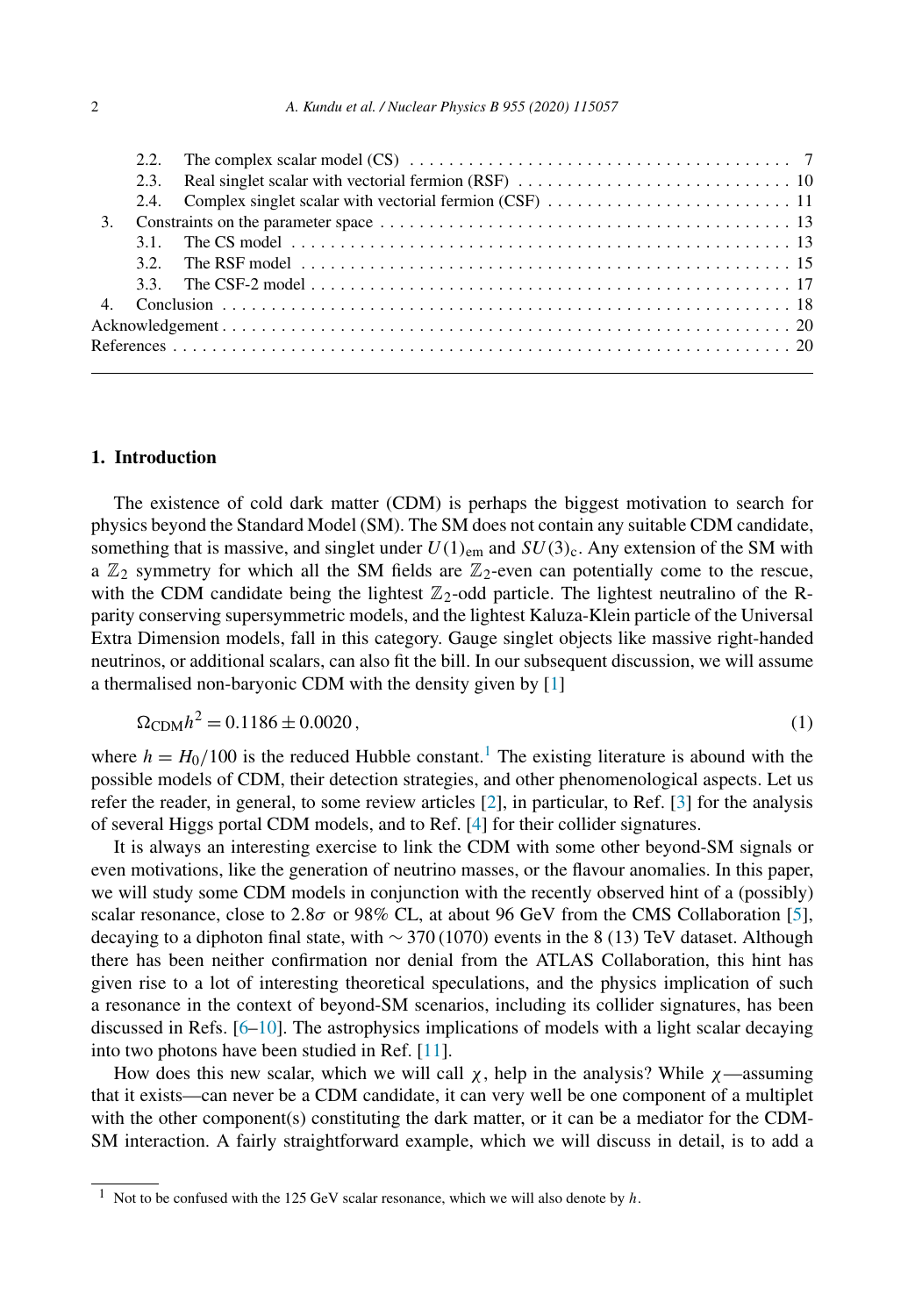complex singlet to the SM; one of its components is the DM, while the other leads to  $\chi$ . The interesting part is that such a scenario reduces the number of free parameters in the model, and hence the allowed parameter space for the CDM becomes more tractable. This is, in a sense, the rationale of this paper.

In this paper, we consider three models that accommodate both  $\chi$  and a prospective CDM candidate. They are, respectively,

- 1. Complex Scalar (CS): This consists of the SM augmented by a complex scalar singlet S. One of the components of S mixes with the SM doublet, and these two states appear as  $\chi$  and h, the 125 GeV Higgs boson.<sup>2</sup> We further refer the reader to Refs.  $[11-14]$  for more discussion on the CDM component of a complex scalar augmented SM.
- 2. Real Scalar with Fermion (RSF): Here one has a real gauge singlet scalar (which mixes with the SM doublet), and a vectorial gauge singlet fermion  $\psi$  that plays the role of the CDM candidate.
- 3. Complex Scalar with Fermion (CSF): This is, in a sense, an amalgamation of the previous two models. We take a complex singlet scalar S with the singlet fermion  $\psi$ , and consider the possibility where we have two CDM candidates, one scalar and the other fermionic. For such singlet fermionic CDM models, we refer the reader to, *e.g.*, Refs. [15–20]. The twocomponent CDM models, along with their collider signatures, have been discussed in, *e.g.*, Refs. [21–26].

It must be admitted at this point that these models, *per se*, fall short of explaining the CMS diphoton signal at 96 GeV. While the models include such a scalar, its diphoton decay width is either zero or too small to be interesting. This is because  $\chi$  does not couple directly to photons (for decay) or gluons (for production), neither does it couple to the SM quarks and leptons through which production and decay can be mediated.<sup>3</sup> To alleviate this shortcoming, we invoke either of these two further extensions to each of the three models, which are:

Subclass (a): The model contains an  $SU(2)_L$  singlet vectorial quark Q. This is in addition to the vectorial fermion in the RSF or CSF models, and may not belong to the same multiplet. To avoid direct detection at the LHC, we take, for our analysis,  $M_Q = 2$  TeV. The relevant part of the Lagrangian, including both QED and QCD interactions, looks like

$$
\mathcal{L} = \overline{Q} \left( i \gamma^{\mu} \partial_{\mu} - m_{Q} \right) Q - q e \, \overline{Q} \gamma^{\mu} Q A_{\mu} - g_{s} \, \overline{Q}_{i} \gamma^{\mu} (T^{a})_{ij} Q_{j} G_{\mu}^{a} \,, \tag{2}
$$

and once the Yukawa couplings are introduced, the physical mass  $M<sub>Q</sub>$  may contain, apart from  $m<sub>O</sub>$ , a contribution from symmetry breaking. As this is a vectorial fermion, no gauge or mixed anomaly is introduced, neither do we encounter the risk of a large nonperturbative Yukawa coupling (with the singlet scalar  $\chi$ ) as most of the mass can originate without symmetry breaking. In our subsequent discussion, we will take its Yukawa coupling to be  $\sim \frac{2}{3}$  in the RSF model and  $\sim$  0.95 in the CS and CSF models, and its electric charge to be  $+2e$ . This correctly reproduces the number of diphoton events  $\sim$  370 in the  $\sqrt{s}$  = 8 TeV data. It could have been done with a smaller charge and a large Yukawa coupling too, but that makes the potential of the theory unstable even at the LHC scale. We will discuss these issues later.

<sup>&</sup>lt;sup>2</sup> The Higgs portal of real scalar singlet CDM is already ruled out, except either in a narrow resonance region around  $m_h/2$ , or for large CDM mass.

<sup>&</sup>lt;sup>3</sup> Unless  $\chi$  has a significant doublet component, which, however, is ruled out from the LHC data.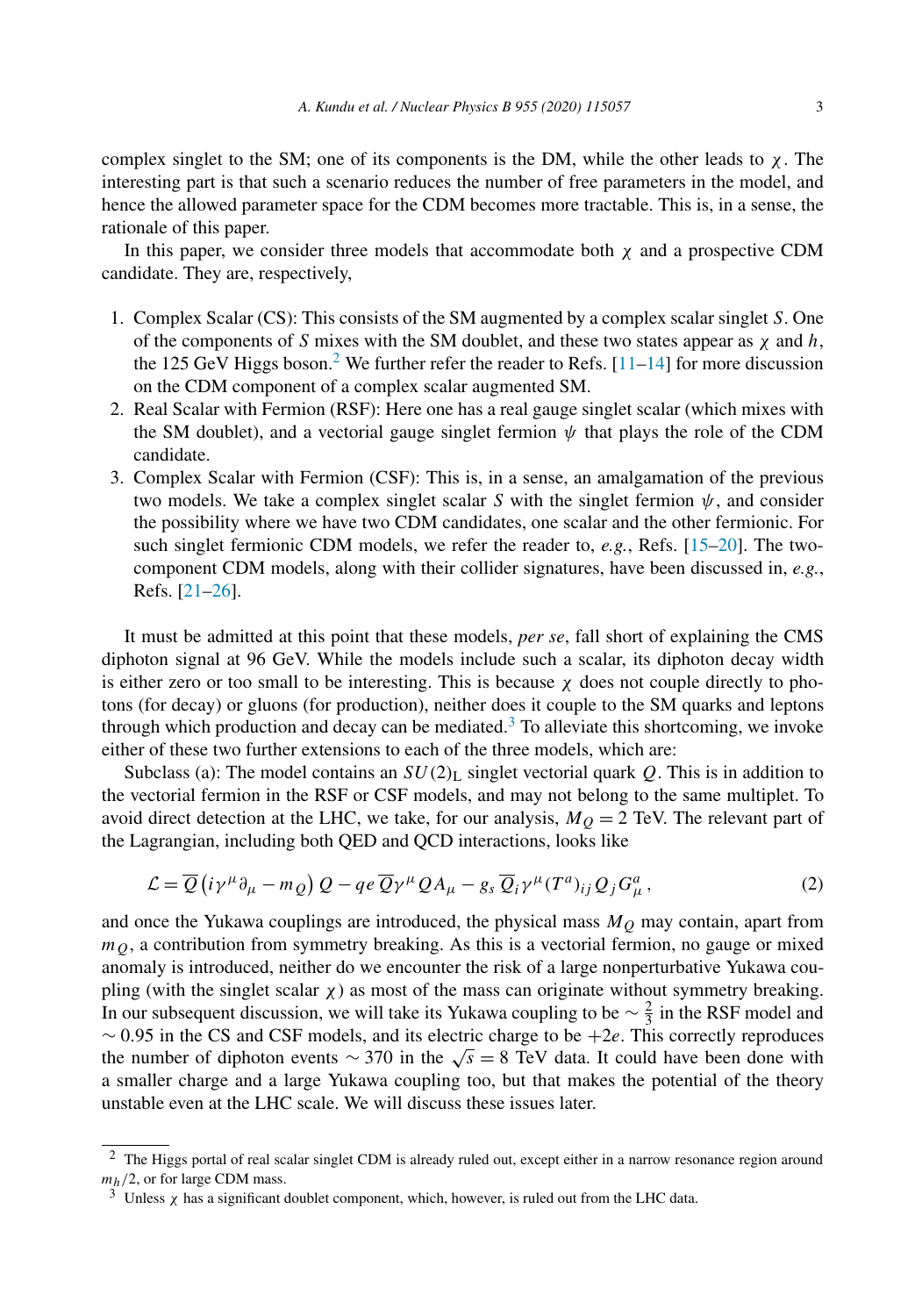Subclass (b): We do not invoke any extra fermion or any extra degrees of freedom; rather, in the spirit of effective theories, we integrate out the new fields and introduce two dimension-5 operators of the form  $F_{\mu\nu}F^{\mu\nu}\chi$  and  $G^a_{\mu\nu}G^{a\mu\nu}\chi$ , for the photon and the gluon fields respectively, where the first term is responsible for the diphoton decay and the second term for the production of  $\chi$  through gluon-gluon fusion. This is obviously not an independent subclass, as the heavy fermions of Subclass (a) can be integrated out to generate Subclass (b). On the other hand, many other extensions can also lead to such effective operators. We use the effective Lagrangian

$$
\mathcal{L}_{\text{eff}} = -\frac{C_{\gamma}}{\Lambda} F_{\mu\nu} F^{\mu\nu} \chi - \frac{C_g}{\Lambda} G^a_{\mu\nu} G^{a\mu\nu} \chi \,, \tag{3}
$$

and the Wilson coefficients (WC)  $C_{\gamma}$  and  $C_{g}$  reproduce the CMS diphoton rate for moderate enough values even with  $\Lambda = 100$  TeV, say  $C_{\gamma} \sim 0.30$  and  $C_g \sim 0.54$ . One can even have higherdimensional operators, like  $F_{\mu\nu}F^{\mu\nu}S^2$ , but their WCs will be suppressed by higher powers of  $\Lambda$ 

One may note here that such models, either with a vectorlike fermion or effective operators, were discussed in detail during the heydays of the now-dead 750 GeV diphoton resonance. We refer the reader to, *e.g.*, Refs. [27] for a detailed analysis, and to Refs. [28] for its association with possible dark matter models.

We will concentrate on the allowed parameter space for all these models, taking the theoretical and experimental constraints, including the CMS data, into account. One major constraint is the stability of the potential; when the couplings evolve with energy, the potential should neither be unbounded from below, nor should the couplings blow up at the Landau pole (a more conservative statement is that they should remain perturbative). Up to what scale the potential should be well-behaved? Ideally, it is the Planck scale  $M_{\text{Pl}}$ , but that makes the parameter space too restrictive; even the SM may not be stable up to  $M_{\text{Pl}}$ . In fact, this scale can be anything beyond the reach of the LHC, where some new degrees of freedom appear and cure the bad behaviour of the potential. For Subclass (b), we demand that the theory be well-behaved up to the scale  $\Lambda$ . We take this scale to be 100 TeV for all our subsequent discussion. As we will see, the scalar couplings of the potential get bounded both from above and below with the conditions of stability and triviality. Pushing up the scale further only squeezes the parameter space, but no qualitative change takes place.

The paper is organised as follows. In Section 2, we give a brief outline of these models, including the theoretical and experimental constraints. The final parameter space for all the three models, taking into account the aforementioned constraints plus the direct CDM search results, are shown in Section 3, where we also enlist a few novel observations. Section 4 summarises and concludes the paper.

## **2. The models**

As mentioned in the Introduction, we will discuss three models in this Section. The common characteristics of these three models are: (i) they have one (or more) potential CDM candidate(s), and possibly some other degrees of freedom to generate the CMS diphoton signal; (ii) apart from the 125 GeV scalar resonance h, which is dominantly the SM doublet Higgs boson, every model is constructed in such a way as to further accommodate another scalar  $\chi$  at 96 GeV. Even if the 96 GeV bump does not stand the test of time, the results, on the allowed parameter space of the CDM mass and couplings, will still be more or less valid, although some constraints will be relaxed.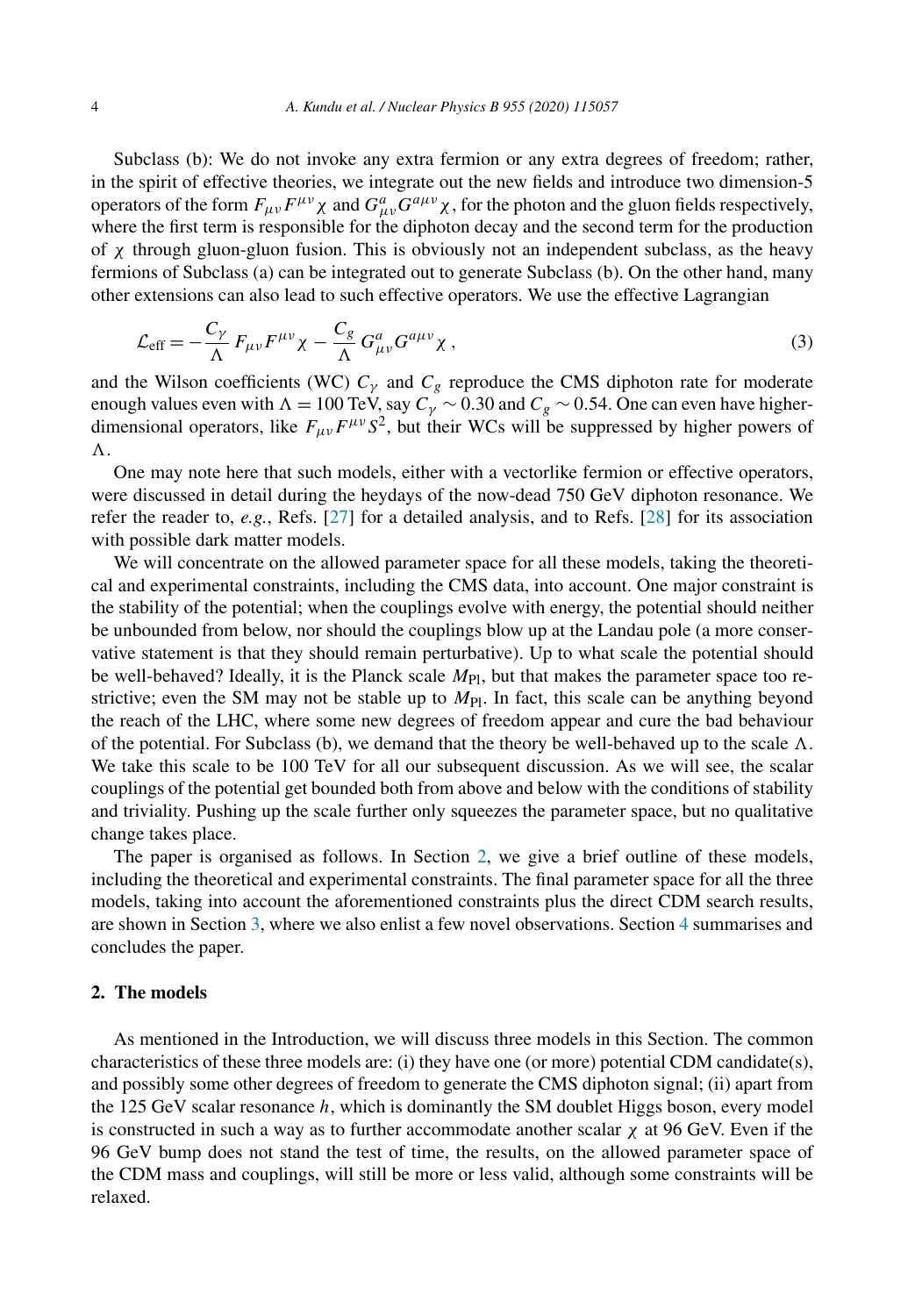The following constraints on the potential need to be considered:

- Existence of a definite ground state, which means that the potential cannot be unbounded from below along any direction in the field space. As mentioned before, we allow the possibility of some new physics to take over at a scale  $\Lambda$ , so all we need is a well-defined ground state of the potential up to  $\Lambda$ , beyond which the new physics may cure any possible malady and make the potential well-behaved. We take  $\Lambda = 100$  TeV.
- Partial wave unitarity, which essentially leads to the conservation of probability. For any scattering we can decompose the amplitude into partial waves

$$
A = 16\pi \sum_{\ell=0}^{\infty} (2\ell+1) P_{\ell}(\cos\theta) a_{\ell}, \qquad (4)
$$

and by virtue of the optical theorem which relates the cross-section with the imaginary part of the amplitude for zero scattering angle, one gets<sup>4</sup>

$$
|a_{\ell}|^2 = \operatorname{Im} a_{\ell} \Rightarrow \operatorname{Re} a_{\ell} \le \frac{1}{2}.
$$
 (5)

We will be interested in  $\ell = 0$  partial waves only. The best bounds are obtained when one diagonalises the S-matrix and uses the scattering from one eigenvector channel  $|in\rangle$  to another  $|out\rangle$ . They may be the same eigenvectors. We follow Ref. [29] to get the unitarity constraints.

- Triviality, or the constraint that none of the couplings hit the Landau pole below  $\Lambda = 100$ TeV. As we will see later, these two conditions turn out to be almost equivalent. Stability and triviality, taken together, limit the range of the scalar parameters of the potential.
- The invisible decay width of the Higgs when light scalars and/or fermions are present in the model should be less than 19% [30]. This is relevant only if the CDM mass is less than  $m_h/2$ .
- The dominantly doublet nature of  $h$ , as established by the LHC data, which means that the mixing angle with the singlet scalar must be small. This necessitates the introduction of either new fermions or new effective operators to explain the  $\chi \rightarrow \gamma \gamma$  decay rate.
- The constraints coming from the CDM direct detection experiments, interpreted in terms of a thermalised dark matter, as well as those coming from the relic density of the CDM, *i.e.*, the universe must not be overclosed [31–33]. The bounds from LUX, XENON1T, and PandaX-II collaborations are quite close to each other in the CDM mass region that we are interested in. The 2018 update of XENON1T gives slightly stronger bounds [34], but does not affect our results in a significant way if  $m_{CDM} > m_{\chi}/2$ . For  $m_{CDM} > m_{\chi}$ , the CDM pair annihilation to  $\chi \chi$  controls  $\Omega_{CDM}$ . For  $m_b < m_{CDM} < m_{\chi}$ , the CDM pair annihilation rates to  $b\bar{b}$ , diphoton and digluon are of the same order.
- Bounds on the oblique electroweak parameters, which, however, have a completely negligible effect if the singlet-doublet mixing is tiny, and/or the new fermion is a gauge singlet with no mixing to the SM fermions. This is true even for the new charged fermions in Subclass (a).

<sup>&</sup>lt;sup>4</sup> To treat all possible spins of incoming and outgoing particles, one should use Wigner's D-functions, but  $D_{00}^0$  is directly related with  $a_0$ .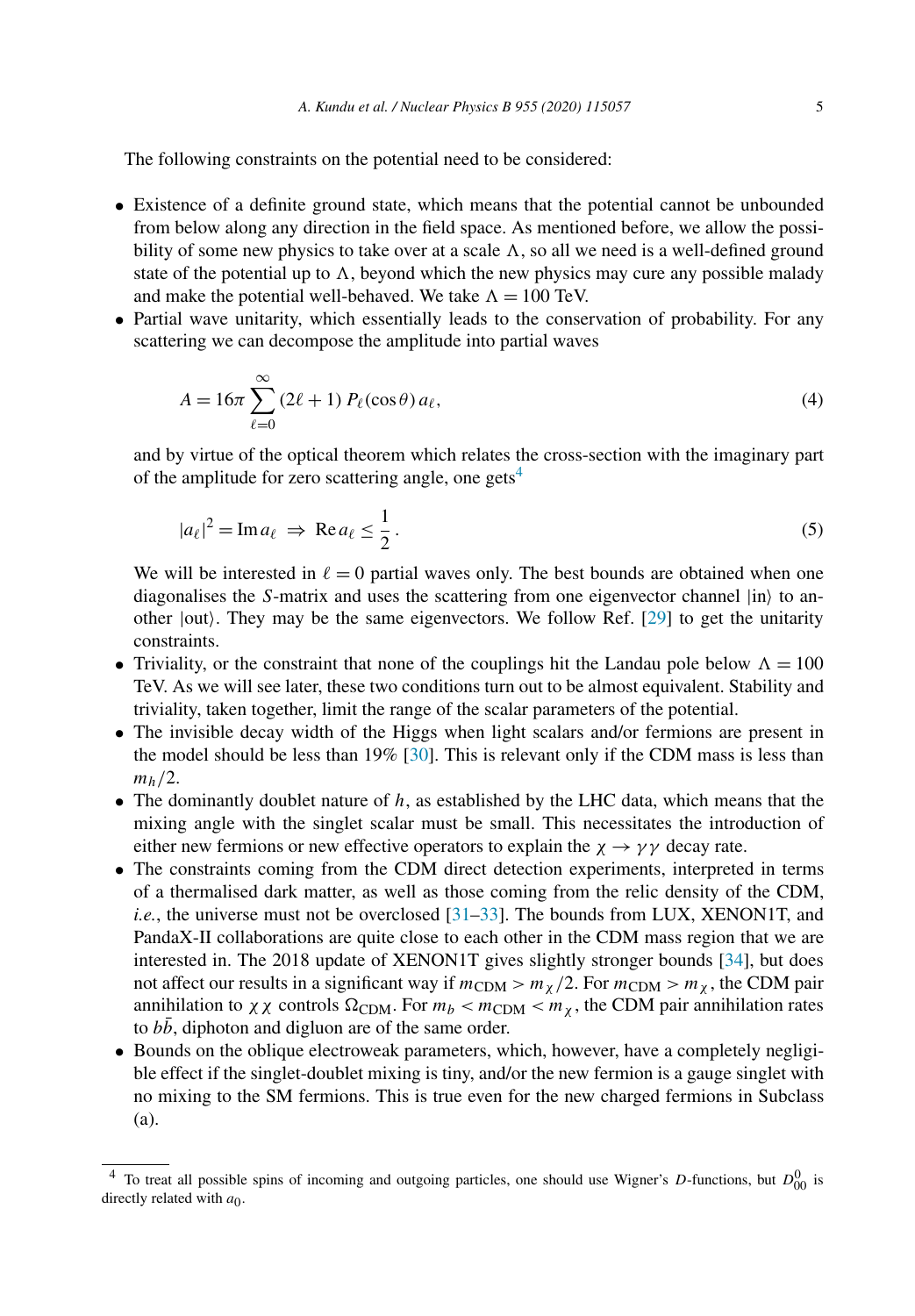The parameter space is constrained assuming the CDM candidate(s) being thermalised and satisfying the relic density limit, *i.e.*, there are no other particles that contribute to the relic density. To compute the relic density one solves the Boltzmann equation [35] for  $Y = n/s$ , where  $n$  is the number density and  $s$  is the entropy density, and calculates the thermal averaged crosssection. Assuming a scalar CDM S of mass  $m_S$  and a coupling of the form  $(\delta_2/4)\Phi^{\dagger}\Phi S^2$ , the spin-independent CDM-nucleon cross-section is given by

$$
\sigma_{SI} = \frac{\delta_2^2 m_N^4 f^2}{16\pi m_S^2 m_h^4},\tag{6}
$$

where  $m_N$  is the nucleon mass, and f is the nuclear form factor, often taken to be  $\sim \frac{1}{3}$  [36]. In this paper, we take the CDM to be thermalised, and find those regions of the parameter space that reproduce the correct CDM density. There can also be loop-induced CDM-nucleus scattering diagrams [37]. However, the loop suppression makes them negligible compared to the tree-level amplitudes. If the CDM is a scalar, the loop amplitude is a few orders of magnitude smaller than the tree-level one. For a fermionic CDM  $\psi$ , the Higgs- $\psi$  coupling is suppressed by the scalar mixing angle, but even then the loop suppression works in favour of the tree-level amplitudes for the mass ranges that we are interested in.

Before we go into the three models, let us have a brief recapitulation of the Real Singlet (RS) model, which is SM plus a real gauge singlet scalar S. The scalar potential can be written as

$$
V(\Phi, S)_{\rm RS} = -\frac{m^2}{2} \Phi^{\dagger} \Phi + \frac{b_2}{4} S^2 + \frac{\lambda}{4} \left( \Phi^{\dagger} \Phi \right)^2 + \frac{\delta_2}{4} \Phi^{\dagger} \Phi S^2 + \frac{d_2}{16} S^4, \tag{7}
$$

where S-odd terms are banished from the potential by a  $\mathbb{Z}_2$  symmetry:  $S \rightarrow -S$ . We will denote the CP-even neutral component of  $\Phi$  by  $\phi$ , with

$$
\langle \phi \rangle \equiv v = 246 \text{ GeV}. \tag{8}
$$

In the absence of  $\Phi$ -S mixing,  $\phi = h$ , where h is the physical 125 GeV scalar resonance.

If S does not get any vacuum expectation value (VEV), it can act as a potential CDM candidate. However, as has been shown in Refs. [35,38–40], the allowed region for  $m_S < m_h$  is rather fine-tuned; the CDM solution survives only in a narrow resonance region around  $m_S \approx m_h/2$ . There are other allowed regions for large values of  $m<sub>S</sub>$ , like  $m<sub>S</sub> > 1$  TeV, where S can be a viable CDM candidate. If we allow  $S$  to be a component of CDM, and not the only constituent, the allowed region starts from  $m_h \approx m_S$ . All these situations have been extensively explored. We will not discuss this model any further, but we would like to have a digression here on the CMS signal, which is applicable to all the other models that we discuss.

#### *2.1. Digression: the CMS diphoton signal*

If S mixes with the SM doublet  $\Phi$ , it cannot be a CDM candidate, but can the lighter mass eigenstate, which is dominantly a singlet, act as  $\chi$ ? The answer, unfortunately, is no; the mixing must be small to keep the doublet nature of  $h$  consistent with the LHC data, and that makes both the production cross-section, as well as the diphoton decay width, so small as to be completely unobservable at the LHC. We may refer the reader to Ref. [11] for further discussion.

Introduction of another vector singlet quark  $Q$  with an electric charge  $+q$  solves the problem. Apart from Eq. (2), we add a Yukawa term to the Lagrangian:

$$
\mathcal{L}_1 = -h_Q \overline{Q} Q S. \tag{9}
$$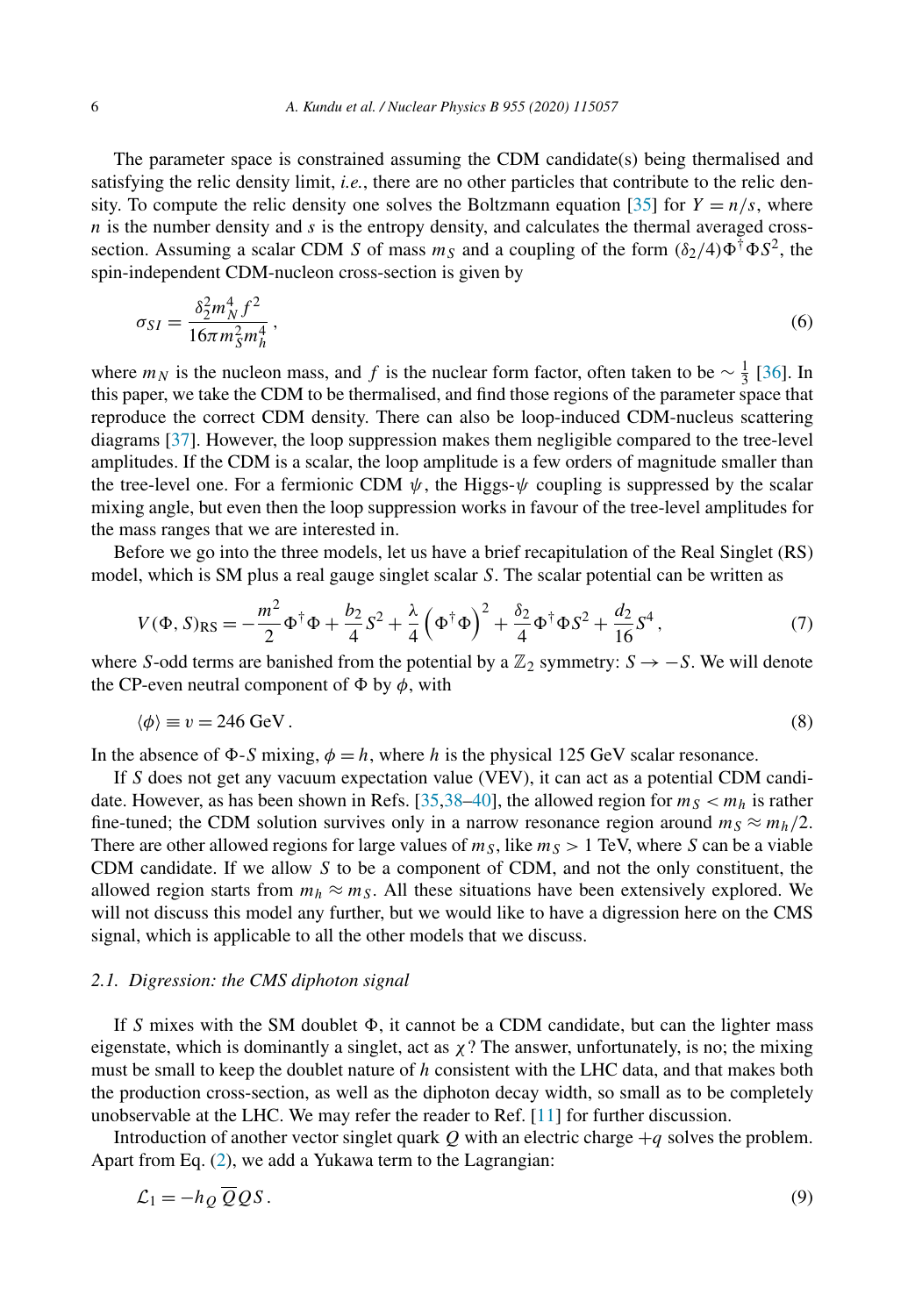The production cross-section for  $gg \to \chi$  is given by

$$
\sigma(gg \to \chi) = \frac{\alpha_s^2}{576\,\pi} h_Q^2 \cos^2 \alpha \frac{m_\chi^2}{M_Q^2} \frac{d\mathcal{L}^{gg}}{dm_\chi^2},\tag{10}
$$

where  $d\mathcal{L}^{gg}/dm_{\chi}^2$  is the gluon luminosity using the MSTW2008NLO parton distribution [41], and  $\alpha$  is the singlet-doublet mixing angle.<sup>5</sup> The decay width of  $\chi \rightarrow \gamma \gamma$  is

$$
\Gamma(\chi \to \gamma \gamma) = \frac{N_c^2 \alpha_{\rm em}^2 q^4}{72\pi^3} h_Q^2 \cos^2 \alpha \frac{m_\chi^3}{M_Q^2}.
$$
\n(11)

To generate the required number of events, we take  $h_Q \approx \frac{2}{3}$  and  $|q| = 2$ , with which one has about 370 (1070) events for  $\sqrt{s} = 8(13)$  TeV. If there are two singlets, as in the CS and CSF models, the Yukawa interaction is of the form  $(h_Q/\sqrt{2})\overline{Q}(S_1 + i\gamma_5 S_2)Q$ , and so we need to scale up  $h_Q$  by  $\sqrt{2}$  to  $h_Q \approx 0.95$ . With lower values of |q|, one needs higher  $h_Q$ , but this makes the potential unstable before 100 TeV, through the renormalisation group evolution of the singlet quartic coupling  $d_2$ , with a contribution going as  $-h_Q^4$ .

Alternatively, one may introduce two dimension- $\breve{\mathcal{S}}$  operators, as shown in Eq. (3). Two representative benchmark values for  $(C_{\gamma}, C_{g})$  to generate required number of events may be taken as (0.30, 0.54) and (0.28, 0.34) for  $\sqrt{s} = 8$  TeV and  $\sqrt{s} = 13$  TeV respectively.

We will now briefly discuss our models, with the implicit understanding that such a mechanism to generate the required number of  $\chi \rightarrow \gamma \gamma$  decays is added to all of them. One important point to note right here is that the CDM mass must have a lower bound of approximately  $m_{\chi}/2 \approx 48$  GeV. For a lighter CDM,  $\chi$  dominantly decays to a pair of CDM, which suppresses the diphoton branching ratio by a few orders of magnitude.

#### *2.2. The complex scalar model (CS)*

Extending the scalar sector by a complex singlet  $S = (S_1 + iS_2)/\sqrt{2}$ , the most general renormalisable potential is of the form [42]

$$
V(\Phi, S) = -\frac{m^2}{2} \Phi^{\dagger} \Phi + \frac{\lambda}{4} (\Phi^{\dagger} \Phi)^2 + (\frac{\delta_1}{4} e^{i\theta_{\delta_1}} \Phi^{\dagger} \Phi S + \text{c.c}) + \frac{\delta_2}{2} \Phi^{\dagger} \Phi |S|^2 +
$$
  

$$
(\frac{\delta_3}{4} e^{i\theta_{\delta_3}} \Phi^{\dagger} \Phi S^2 + \text{h.c}) + (a_1 e^{i\theta_{a_1}} S + \text{h.c}) + (\frac{b_1 e^{i\theta_{b_1}}}{4} S^2 + \text{h.c}) +
$$
  

$$
\frac{b_2}{2} |S|^2 + (\frac{c_1 e^{i\theta_{c_1}}}{6} S^3 + \text{h.c}) + (\frac{c_2 e^{i\theta_{c_2}}}{6} S |S|^2 + \text{h.c}) +
$$
  

$$
(\frac{d_3 e^{i\Phi_{d_3}}}{8} S^2 |S|^2 + \text{h.c}) + \frac{d_2}{4} |S|^4,
$$
 (12)

where the couplings are taken to be real apart from an explicit phase factor, generically written as  $\exp(i\theta)$ , with  $0 \le \theta \le \pi$ . Apart from this, one should include the Yukawa coupling with Q:

<sup>&</sup>lt;sup>5</sup> For all practical purpose,  $\cos \alpha \approx 1$ .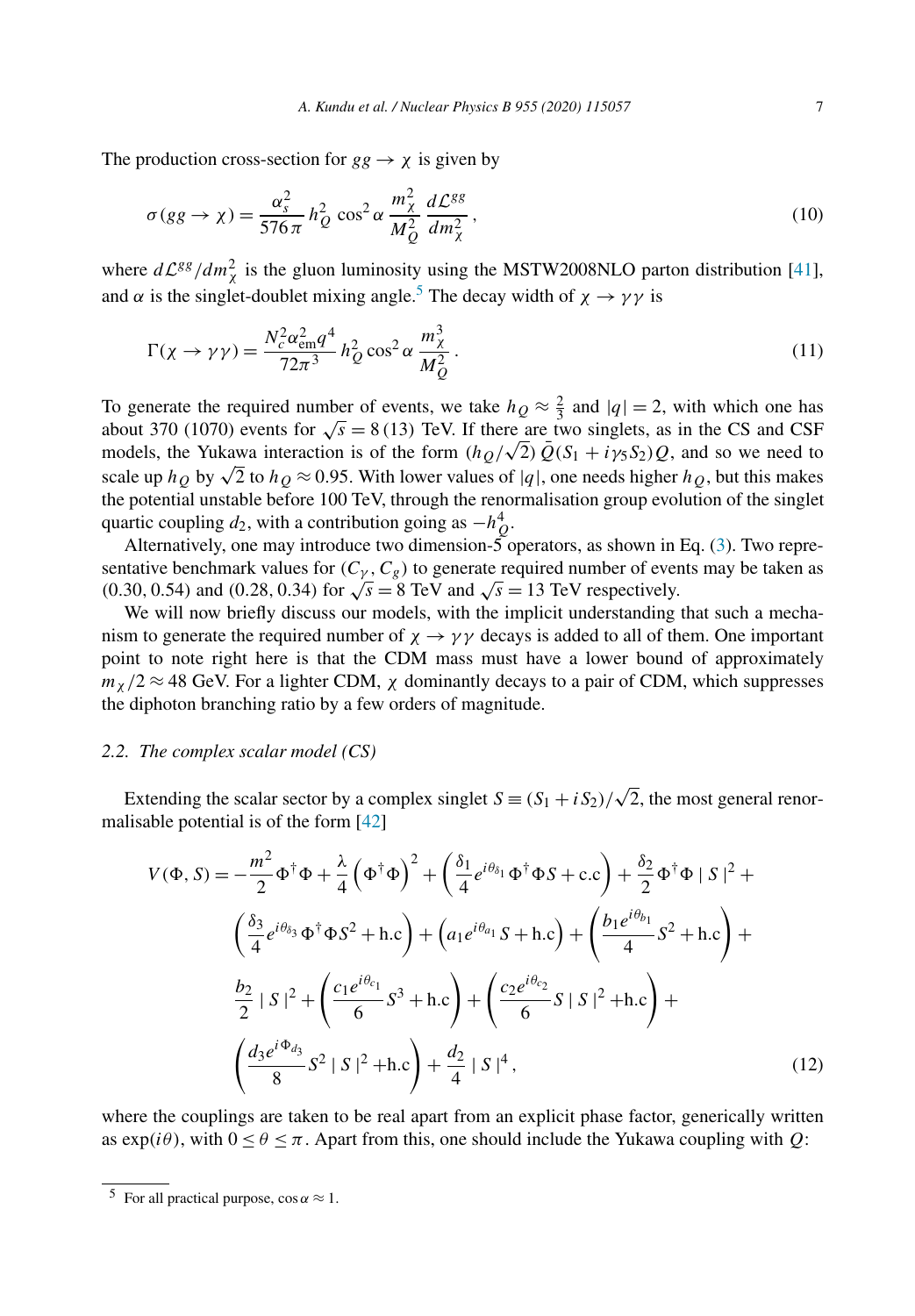$$
\mathcal{L}_1 = -\frac{h_Q}{\sqrt{2}} \overline{Q} \left( S_1 + i \gamma_5 S_2 \right) Q \,, \tag{13}
$$

or suitable effective operators for Subclass (b). We will first try to confine ourselves to a simpler case, by reducing the number of independent parameters through a global  $U(1)$  symmetry on S:  $S \to S \exp(i\zeta)$ . This simplifies the potential to

$$
V(\Phi, S) = -\frac{m^2}{2}\Phi^{\dagger}\Phi + \frac{\lambda}{4}\left(\Phi^{\dagger}\Phi\right)^2 + \frac{\delta_2}{2}\Phi^{\dagger}\Phi \mid S\mid^2 + \frac{b_2}{2}\mid S\mid^2 + \frac{d_2}{4}\mid S\mid^4,
$$
 (14)

but leads to a massless Goldstone boson in the spectrum when the symmetry breaks spontaneously to give S a VEV. To avoid this, we introduce a soft  $U(1)$  breaking term (but still keeping the  $\mathbb{Z}_2$  of  $S \rightarrow -S$  intact) in the potential:

$$
V_{\text{CS}}(\Phi, S) = -\frac{m^2}{2} \Phi^{\dagger} \Phi + \frac{\lambda}{4} \left( \Phi^{\dagger} \Phi \right)^2 + \frac{\delta_2}{2} \Phi^{\dagger} \Phi \mid S \mid^2 + \frac{b_2}{2} \mid S \mid^2 + \frac{d_2}{4} \mid S \mid^4 + \left( \frac{b_1}{4} e^{i\theta} S^2 + \text{h.c.} \right), \tag{15}
$$

so that  $S_2$  becomes a pseudo Nambu-Goldstone boson with a mass proportional to  $b_1$ . The phase θ helps in realising the vacuum alignment condition. We take  $θ = π$  and let  $S_1$  get the VEV:

$$
\langle S \rangle = \frac{1}{\sqrt{2}} \langle S_1 \rangle = s_1 / \sqrt{2} \,. \tag{16}
$$

In terms of the component fields, the potential is

$$
V_{\text{CS}}(\phi, S_1, S_2) = -\frac{m^2}{4}\phi^2 + \frac{\lambda}{16}\phi^4 + \frac{\delta_2}{8}\phi^2 \left(S_1^2 + S_2^2\right) + \frac{b_2}{4}\left(S_1^2 + S_2^2\right) + \frac{d_2}{16}\left(S_1^2 + S_2^2\right)^2 - \frac{b_1}{4}\left(S_1^2 - S_2^2\right),\tag{17}
$$

with the extremisation conditions

$$
\frac{\partial V}{\partial \phi} = -\frac{m^2}{2}\phi + \frac{\lambda \phi^3}{4} + \frac{\delta_2}{4}\phi (S_1^2 + S_2^2) = 0,
$$
  
\n
$$
\frac{\partial V}{\partial S_1} = \frac{S_1}{2} \left( b_2 - b_1 + \frac{\delta_2 \phi^2}{2} + \frac{d_2}{2} (S_1^2 + S_2^2) \right) = 0,
$$
  
\n
$$
\frac{\partial V}{\partial S_2} = \frac{S_2}{2} \left( b_2 + b_1 + \frac{\delta_2}{2} \phi^2 + \frac{d_2}{2} (S_1^2 + S_2^2) \right) = 0.
$$
\n(18)

Note that the terms of the RS and the CS potentials have been written in such a way as to ensure identical CDM couplings with the Higgs as well as its self-coupling.

Obviously, the solution with  $\langle \phi \rangle = v = 0$  is not physical. For  $v \neq 0$ , there can be two possible cases that will give rise to a CDM candidate: (i)  $s_1 = s_2 = 0$ , and  $s_1 \neq 0$ ,  $s_2 = 0$ . In the first case, there is no mixing between  $\phi$  and  $S_{1,2}$ , and hence no  $\chi$ , so we will drop that from our focus. Only the second case is interesting, so let us treat that in more detail.

The conditions  $v \neq 0$ ,  $s_1 \neq 0$ ,  $s_2 = 0$  lead to

$$
s_1^2 = \frac{2\lambda (b_2 - b_1) + 2\delta_2 m^2}{\delta_2^2 - \lambda d_2},
$$
  

$$
v^2 = \frac{2\delta_2 (b_2 - b_1) + 2d_2 m^2}{\lambda d_2 - \delta_2^2},
$$
 (19)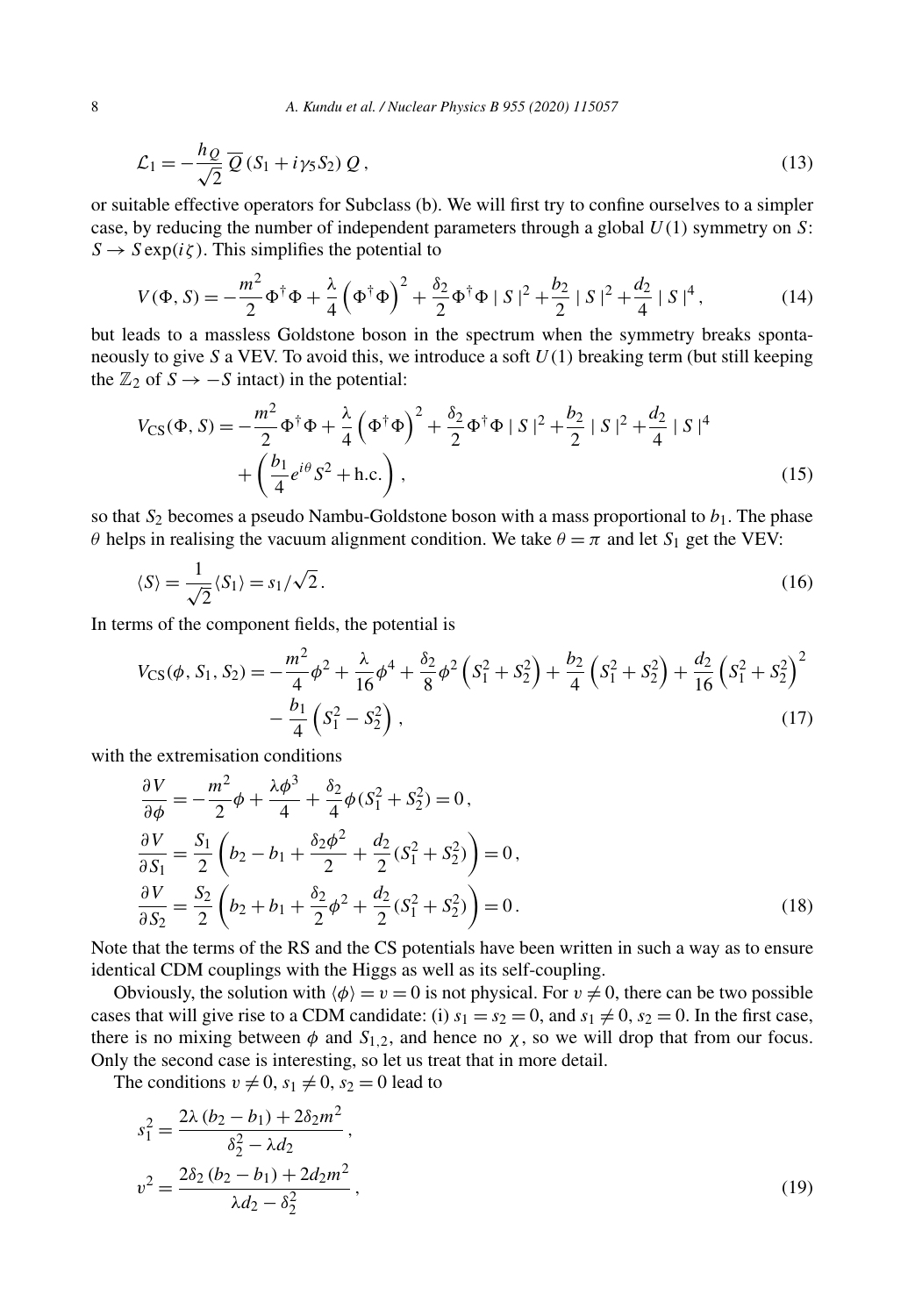thus ensuring that the four minima at  $(\pm \sqrt{v^2}, \pm \sqrt{s_1^2})$  are of equal depth, which is a consequence of the still-intact  $\mathbb{Z}_2$  symmetry.

The couplings can be further constrained from the existence of a well-defined ground state:

$$
\lambda > 0, \quad d_2 > 0, \quad \lambda d_2 > \delta_2^2. \tag{20}
$$

The mass matrix for the neutral scalars is

$$
M^{2} = \frac{1}{2} \begin{pmatrix} \lambda v^{2} & \delta_{2} v s_{1} & 0 \\ \delta_{2} v s_{1} & d_{2} s_{1}^{2} & 0 \\ 0 & 0 & 2 b_{1} \end{pmatrix},
$$
(21)

with the mass eigenvalues

$$
m_{h,\chi}^2 = \frac{\lambda v^2}{4} + \frac{d_2 s_1^2}{4} \pm \sqrt{\left(\frac{\lambda v^2}{4} - \frac{d_2 s_1^2}{4}\right)^2 + \frac{\delta_2^2 v^2 s_1^2}{4}},
$$
  

$$
m_{S_2}^2 = b_1.
$$
 (22)

 $S_2$  is a stationary state itself; there is no mixing with the other scalars as  $s_2 = 0$ .

The  $h - \chi$  mixing angle  $\alpha$  is given by

$$
\tan(2\alpha) = \frac{2\delta_2 vs_1}{\lambda v^2 - d_2 s_1^2} \,. \tag{23}
$$

For the analysis, it is helpful to express the parameters of the potential, namely,  $\lambda$ ,  $d_2$ ,  $\delta_2$ , m,  $b_2$ , and  $b_1$ , in terms of the VEVs v and  $s_1$ , the mixing angle  $\alpha$ , and the three masses  $m_h$ ,  $m_\chi$  and  $m_{S_2}$ . Among these,  $m_h$ ,  $m_{\chi}$ , and v are known, so there are only three free parameters, including  $\alpha$ , which is known to be small.

The transformation equations between the two bases are

$$
\lambda = \frac{2}{v^2} \left( m_h^2 \cos^2 \alpha + m_\chi^2 \sin^2 \alpha \right),
$$
  
\n
$$
d_2 = \frac{2}{s_1^2} \left( m_h^2 \sin^2 \alpha + m_\chi^2 \cos^2 \alpha \right),
$$
  
\n
$$
\delta_2 = \frac{\left( m_h^2 - m_\chi^2 \right) \sin(2\alpha)}{vs_1},
$$
  
\n
$$
m^2 = \frac{1}{2} \left( \delta_2 s_1^2 + \lambda v^2 \right),
$$
  
\n
$$
b_1 - b_2 = \frac{1}{2} \left( d_2 s_1^2 + \delta_2 v^2 \right),
$$
  
\n
$$
b_1 = m_{S_2}^2.
$$
\n(24)

We would also like to see how the dimensionless couplings evolve with energy. For this, we incorporate the explicit introduction of the vectorial quark Q, *i.e.*, Subclass (a), and will do the same thing for the other two models. The one-loop  $\beta$ -functions are [43]

$$
16\pi^2 \beta_{d_2} = 5d_2^2 + 2\delta_2^2 + 12d_2h_Q^2 - 24h_Q^4,
$$
  
\n
$$
16\pi^2 \delta_2 = \delta_2 \left(2d_2 + 2\delta_2 - \frac{3}{2}g_1^2 - \frac{9}{2}g_2^2 + 6h_Q^2 + 3\lambda + 6g_t^2\right),
$$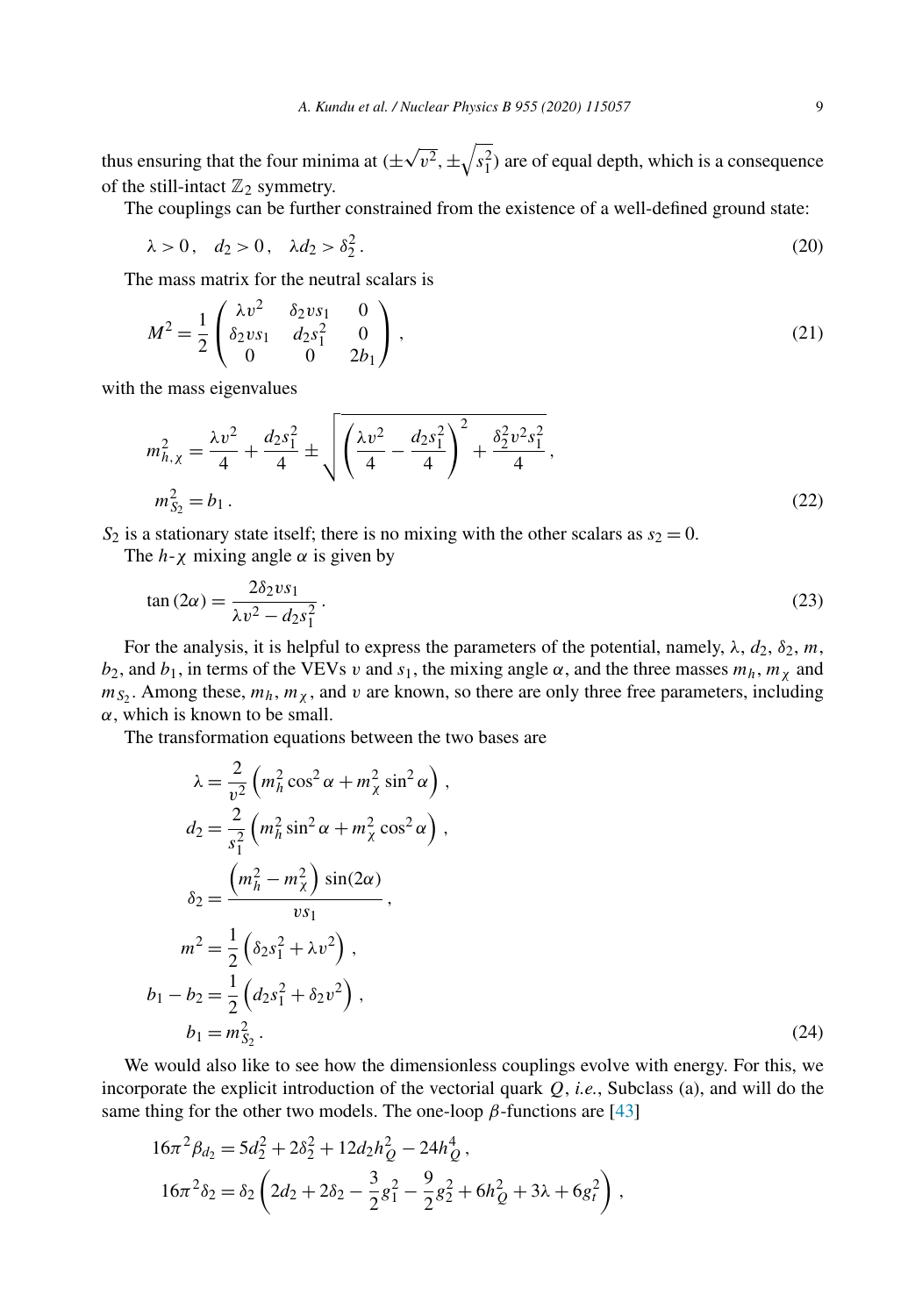$$
16\pi^2 \beta_\lambda = \left(\delta_2^2 + \frac{3}{2}g_1^4 + 3g_1^2g_2^2 + \frac{9}{2}g_2^4 - 3g_1^2\lambda - 9g_2^2\lambda + 6\lambda^2 + 12\lambda g_t^2 - 24g_t^4\right) \tag{25}
$$

$$
16\pi^2 \beta_{h_Q} = 4h_Q^3 - 8h_Q \left(3g_1^2 + g_3^2\right),\tag{26}
$$

with  $\beta_x = dx/dt$ , and  $t \equiv \ln(q/q_0)$ , where  $q_0$  is some reference scale to set the boundary conditions on the couplings, and  $q$  is the relevant energy scale where they are measured. Higher orders do not affect our results in any appreciable way. We must ensure that nowhere in the parameter space the triviality bound is reached below 100 TeV.

The parameter space becomes more complicated with the introduction of several new couplings if we allow the breaking of the  $\mathbb{Z}_2$  symmetry.<sup>6</sup> However, qualitatively it does not add much over the parameter space of the CS model that we will discuss in the next Section. One important modification is that the vacua are no longer degenerate, and one has to put the additional constraint that either the SM vacuum is the deepest one, or it is a false vacuum with the tunnelling time larger than the age of the universe. We will not discuss the  $\mathbb{Z}_2$  breaking case any further<sup>7</sup>

### *2.3. Real singlet scalar with vectorial fermion (RSF)*

Let us add one vector singlet fermion  $\psi$  to the real singlet model of Eq. (7). This leads to the generalised potential<sup>8</sup>

$$
V(\Phi, S, \psi) = -\frac{m^2}{2} \Phi^{\dagger} \Phi + \frac{\lambda}{4} (\Phi^{\dagger} \Phi)^2 + \frac{\delta_2}{4} \Phi^{\dagger} \Phi S^2 + \frac{b_2}{4} S^2 + \frac{d_2}{16} S^4 + m_{\psi} \bar{\psi} \psi + (Y/\sqrt{2}) \bar{\psi} \psi S,
$$
\n(27)

as well as the fermionic with Y being the Yukawa coupling, whose presence already breaks the  $\mathbb{Z}_2$  symmetry of  $S \to -S$ . The CDM candidate,  $\psi$ , is stable as long as it does not mix with the neutrinos. For Subclass (a), one should also add the Yukawa term in Eq. (2).

Using the same notation as for the CS model, we get the scalar mass eigenstates as

$$
m_{h,\chi}^2 = \frac{1}{4} \left[ \lambda v^2 + d_2 s_1^2 \pm \sqrt{(\lambda v^2 - d_2 s_1^2)^2 + 4 \delta_2^2 v^2 s_1^2} \right],
$$
\n(28)

with the mixing angle

$$
\tan(2\alpha) = \frac{2\delta_2 vs_1}{\lambda v^2 - d_2 s_1^2} \,. \tag{29}
$$

The fermion  $\psi$  is the CDM candidate, whose mass is  $m_{\text{CDM}} = m_{\psi} + Y s_1 / \sqrt{2}$ .

The inclusion of  $\psi$  helps in stabilising the potential: The negative contribution in the  $\beta$ function keeps  $\delta_2$  and  $d_2$  in check, which in turn affects the running of  $\lambda$ . The one loop  $\beta$ functions are given by

<sup>7</sup> The effective operators of the type  $F^2S$  and  $G^2S$  break the  $\mathbb{Z}_2$  symmetry.

 $6$  Even the Yukawa couplings break the  $\mathbb{Z}_2$  symmetry of the potential through one-loop diagrams. However, that results in an explicit breaking, not spontaneous, so the issue of domain walls between different vacua does not arise.

<sup>&</sup>lt;sup>8</sup> The last two terms do not belong to the scalar potential, but the generalised potential includes all terms that are not kinetic.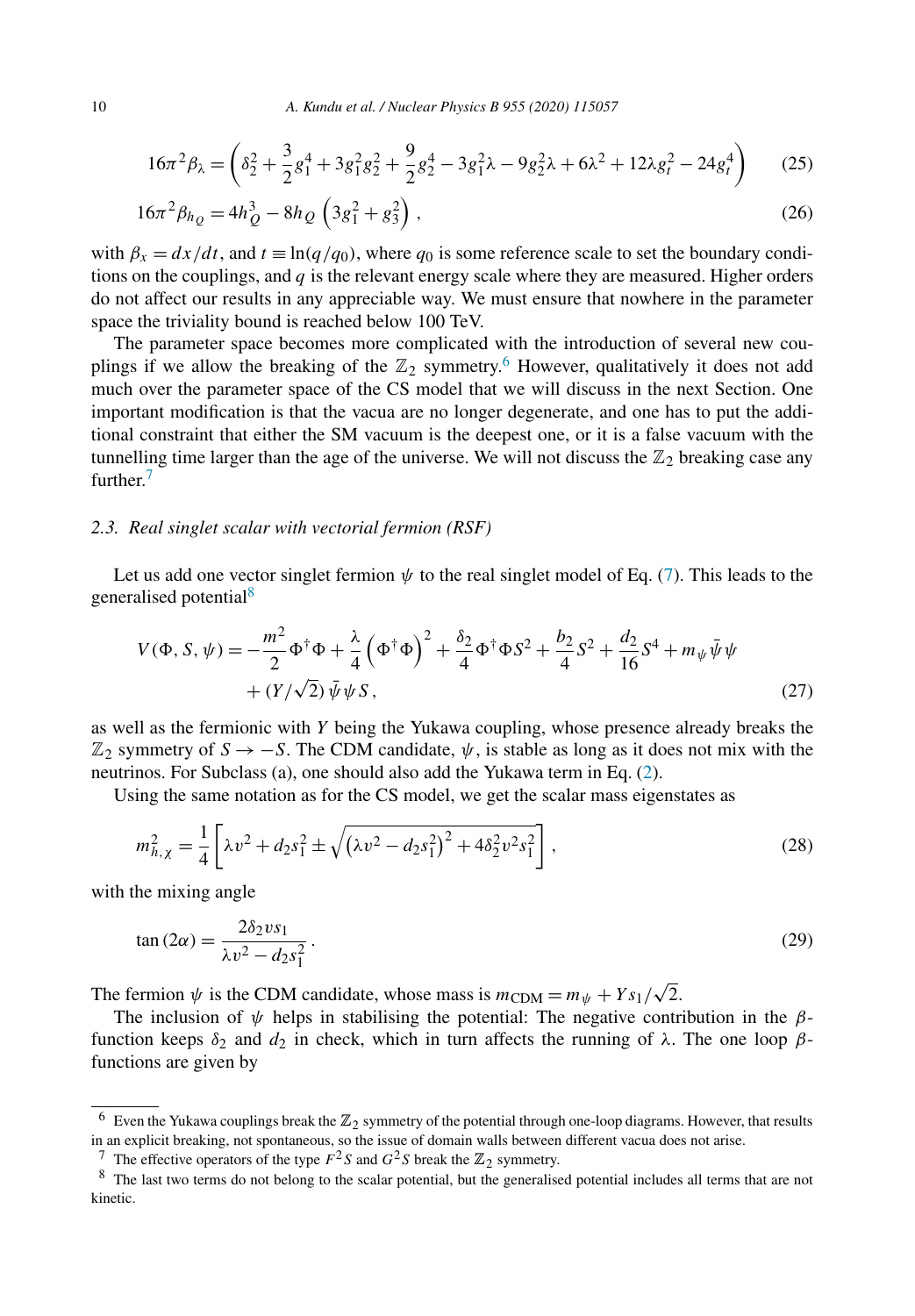

Fig. 1. The dark matter annihilation cross-section as a function of the singlet scalar VEV,  $s_1$ , in the RSF model. The cross-section dips at s<sub>1</sub> ∼ 50 GeV, due to destructive interference of the s- and t-channel amplitudes. For more details, see text. The typical annihilation cross-section for WIMP-like CDM is  $\mathcal{O}(10^{-8})$  GeV $^{-2}$  or a few pb, although it depends on the mass of the CDM and its freeze-out temperature.

$$
16\pi^2 \beta_{d_2} = \frac{9}{2} d_2^2 + 2\delta_2^2 + 24 d_2 h_Q^2 - 96 h_Q^4 + 4 d_2 Y^2 - 8Y^4,
$$
  
\n
$$
16\pi^2 \beta_{\delta_2} = \delta_2 \left( \frac{3}{2} d_2 + 2\delta_2 - \frac{3}{2} g_1^2 - \frac{9}{2} g_2^2 + 12 h_Q^2 + 2Y^2 + 3\lambda + 6 g_t^2 \right),
$$
  
\n
$$
16\pi^2 \beta_\lambda = \frac{\delta_2^2}{2} + \frac{3}{2} g_1^4 + 3 g_1^2 g_2^2 + \frac{9}{2} g_2^4 - \left( 3 g_1^2 + 9 g_2^2 \right) \lambda + 6\lambda^2 + 12 \lambda g_t^2 - 24 g_t^4,
$$
  
\n
$$
16\pi^2 \beta_{h_Q} = 9 h_Q^3 + h_Q Y^2 - 8 h_Q \left( 3 g_1^2 + g_3^2 \right),
$$
  
\n
$$
16\pi^2 \beta_Y = Y \left( 6 h_Q^2 + \frac{5}{2} Y^2 \right).
$$
 (30)

With more scalars added to the SM, the scalar quartic couplings tend to blow up, hitting the Landau pole much below the Planck scale. One has to choose points in the parameter space such that not only Eq. (1) is satisfied, but the couplings also remain perturbative up to  $\Lambda = 100$  TeV. As we will see later, this puts some nontrivial constraints on the parameter space.

In Fig. 1, we show the annihilation cross-section of the CDM,  $\psi \overline{\psi} \rightarrow X$ , where X is any allowed SM particle-antiparticle pair, or even  $\chi \chi$ . Note that  $\psi$  is non-relativistic even at freezeout and hence its number density goes as  $T^{3/2} \exp(-m_{\psi}/T)$ , where T is the temperature of the CDM. The s-channel amplitude is mediated by the singlet scalar S (and hence by h and  $\chi$ ) after mixing), while the t-channel process is simply  $\psi \bar{\psi} \rightarrow SS$ . The amplitudes depend on the Yukawa coupling  $Y$ . For this plot, the CDM mass is kept fixed at 100 GeV, so the cross-section, in turn, depends on the VEV  $s_1$ . We find that there is a dip in the cross-section near  $s_1 \approx 50$  GeV, as the  $s$ - and  $t$ -channel amplitudes interfere destructively. The position of the dip, obviously, will depend on the chosen value of  $m_{\psi}$  and Y. This fact will be relevant when we study the allowed parameter space.

#### *2.4. Complex singlet scalar with vectorial fermion (CSF)*

Analogous to RSF, the particle content is that of the CS model plus the singlet vectorial fermion  $\psi$ . The generalised potential looks like

$$
V_{\text{CSF}}(\Phi, S, \psi) = V_{\text{CS}} + m_{\psi} \bar{\psi} \psi + \frac{Y}{\sqrt{2}} \left( \bar{\psi} \psi S_1 + i \bar{\psi} \gamma_5 \psi S_2 \right), \tag{31}
$$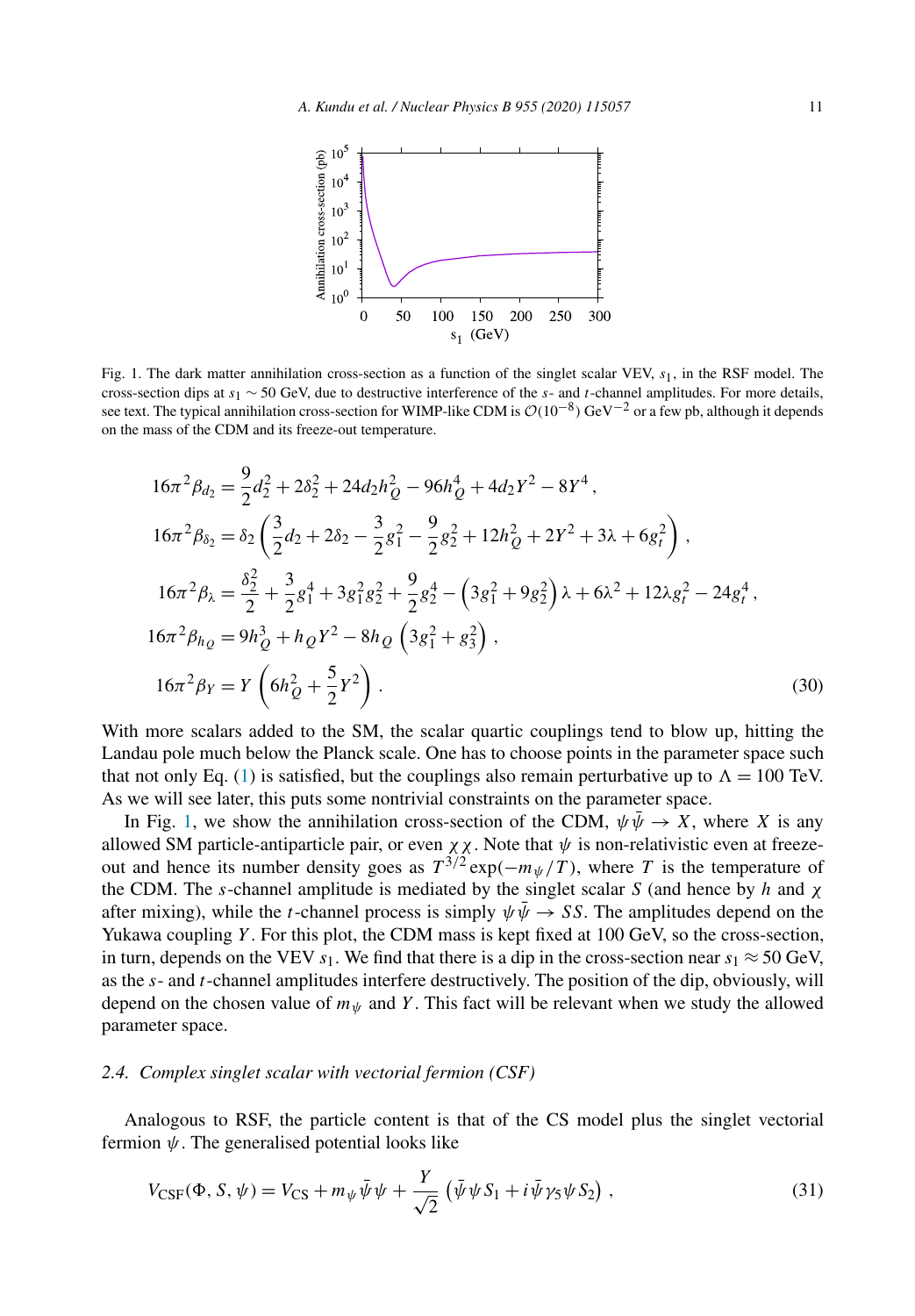

Fig. 2. Renormalisation group flow of the scalar quartic coupling  $d_2$  in the three models: CS (left), RSF (centre), and CSF (right). The upper and lower lines in each plot indicate  $d_2$  (1 TeV) for which the model ceases to be valid at 100 TeV, from triviality and stability respectively. The middle dashed line indicates a typical value for which the model is stable up to a very high scale,  $10^8 - 10^{10}$  GeV.

augmented by the Yukawa term in Eq. (13), where  $V_{\text{CS}}$  is given by Eq. (15). This can lead to two distinct possibilities:

(i)  $\langle \Phi \rangle = v/\sqrt{2}$ ,  $\langle S_1 \rangle = s_1$ ,  $\langle S_2 \rangle = 0$ : The scalar sector will be completely identical to that of the CS model, and there are two possible CDM candidates, namely,  $\psi$  and  $S_2$ . Based on the number of CDM candidates, we will call this model CSF-2.

(ii)  $\langle S_2 \rangle = s_2 \neq 0$ . This leads to  $\phi$ -S<sub>1</sub>-S<sub>2</sub> mixing. In other words, the field S gets a complex VEV  $s = s_1 + is_2$ . The only CDM candidate is  $\psi$ . This will, therefore, be called the CSF-1 model<sup>9</sup>

The phenomenology of CSF-1 is more or less the same as that of RSF, so we will concentrate on the CSF-2 model. The scalar mass eigenstates are given by Eq. (28), as well as  $m_{S_2}^2 = b_1$ , while the mass of  $\psi$  is, as before,  $m_{CDM} = m_{\psi} + Ys_1/\sqrt{2}$ . The  $h - \chi$  mixing angle  $\alpha$  is the same as shown in Eq. (29). The one loop  $\beta$ -functions are:

$$
16\pi^2 \beta_{d_2} = 5d_2^2 + 2\delta_2^2 + 12d_2h_Q^2 - 24h_Q^4 + 4d_2Y^2 - 8Y^4,
$$
  
\n
$$
16\pi^2 \beta_{\delta_2} = \delta_2 \left(2d_2 + 2\delta_2 - \frac{3}{2}g_1^2 - \frac{9}{2}g_2^2 + 6h_Q^2 + 2Y^2 + 3\lambda + 6g_t^2\right),
$$
  
\n
$$
16\pi^2 \beta_{\lambda} = \delta_2^2 + \frac{3}{2}g_1^4 + 3g_1^2g_2^2 + \frac{9}{2}g_2^4 - \left(3g_1^2 + 9g_2^2\right)\lambda + 6\lambda^2 + 12\lambda g_t^2 - 24g_t^4,
$$
  
\n
$$
16\pi^2 \beta_{h_Q} = 4h_Q^3 + h_QY^2 - 8h_Q \left(3g_1^2 + g_3^2\right),
$$
  
\n
$$
16\pi^2 \beta_Y = Y \left(3h_Q^2 + 2Y^2\right).
$$
 (32)

In Fig. 2, we show how the scalar quartic  $d_2$  is bounded by triviality and stability of the potential in all the three models. Taking  $\Lambda = 100$  TeV, up to which we demand the theory to hold, one obtains upper and lower limits on  $d_2$  at 1 TeV. This, of course, depends on the couplings  $\delta_2$ and Y (for RSF and CSF), as well as the mixing angle  $\alpha$ ,  $^{10}$  which is shown in Table 1. More important is to note that the limits also depend on the Yukawa coupling  $h<sub>O</sub>$ , whose value one may extract from the CMS signal strength. The values have been chosen in such a way that they satisfy  $\Omega_{\rm CDM} h^2 \leq 0.12$ .

<sup>9</sup> In both CSF-1 and CSF-2, both the singlet scalars have a fermion loop introduced contribution to their respective masses.

<sup>&</sup>lt;sup>10</sup> Triviality and stability bounds on  $d_2$  do not depend on  $\alpha$ , but bounds on  $\delta_2$  do.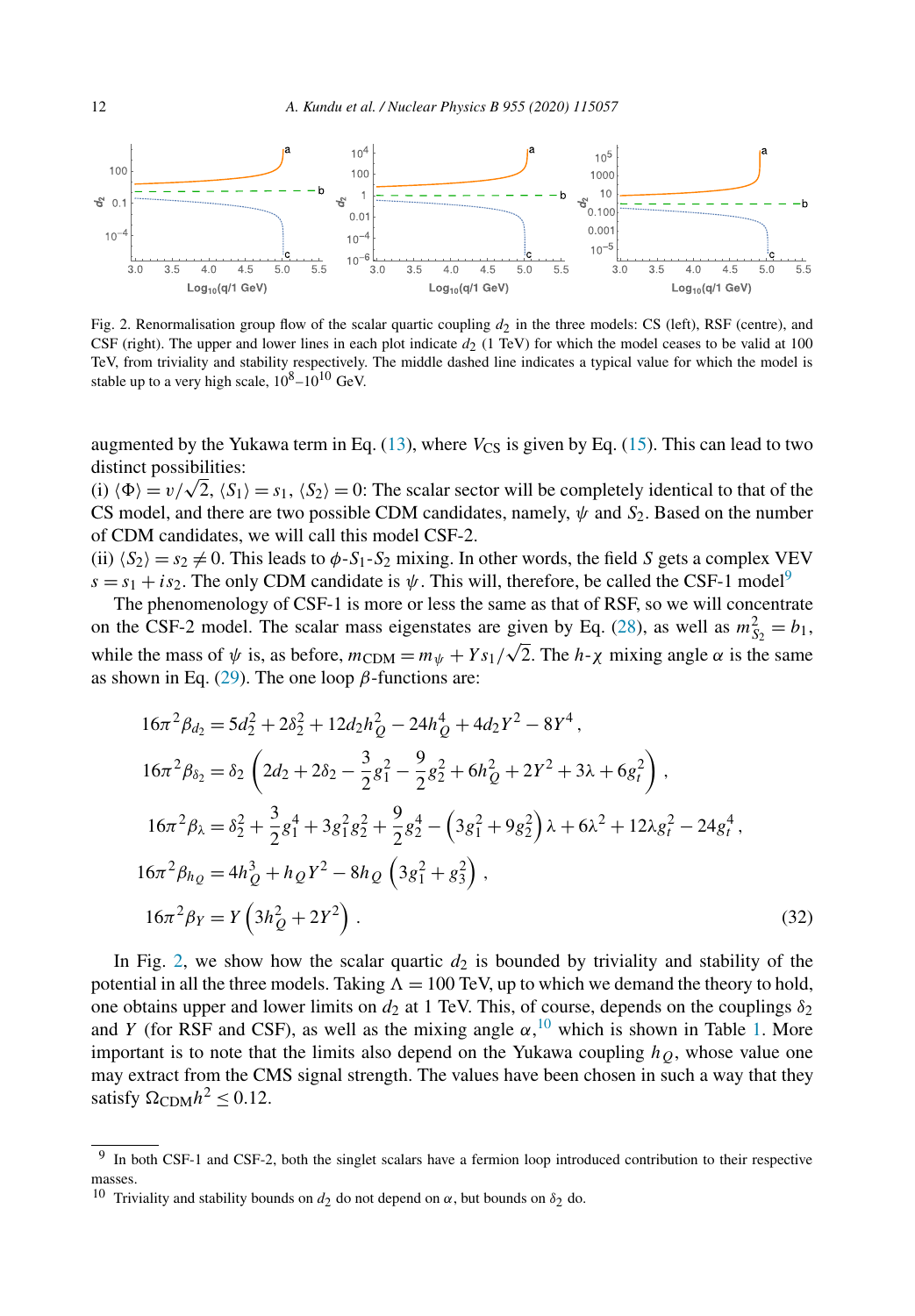| Model      | Line   | $d_2$ | $\delta_2$ | Y    | $\alpha$ | $h_{Q}$ |
|------------|--------|-------|------------|------|----------|---------|
|            | Upper  | 6.10  | 0.094      |      |          |         |
| CS         | Middle | 1.21  | 0.042      |      | 0.10     | 0.95    |
|            | Lower  | 0.29  | 0.021      |      |          |         |
|            | Upper  | 6.44  | 0.049      |      |          |         |
| <b>RSF</b> | Middle | 1.00  | 0.019      | 0.85 | 0.05     | 0.68    |
|            | Lower  | 0.36  | 0.011      |      |          |         |
|            | Upper  | 6.33  | 0.048      |      |          |         |
| CSF        | Middle | 0.83  | 0.017      | 0.70 | 0.05     | 0.95    |
|            | Lower  | 0.28  | 0.010      |      |          |         |

Parameter values for the plots of Fig. 2, with  $|q| = 2$  for all the plots to reproduce the CMS signal strength. The values of Y and  $\alpha$  are kept fixed for all the lines of any particular model.

### **3. Constraints on the parameter space**

The major constraints on the parameter space have been enlisted in Section 2. We assume a thermalised dark matter distribution and use micrOMEGAs v5.0.8 [44] to obtain the relic density as well as the CDM-nucleon scattering cross-section. The one-loop RG equations were solved through SARAH v4.14.1 [45], and the unitarity constraints were found from Ref. [29]. The rest of the constraints were dealt with analytically.

## *3.1. The CS model*

Table 1

Let us first explain the strategy for the CS model. As  $m<sub>\chi</sub>$  is fixed at 96 GeV, only two relevant free parameters remain:  $\alpha$  and  $s_1$ . From Eq. (24), one can trade them for the scalar quartics  $d_2$  and  $\delta_2$ . The third free parameter,  $b_1$ , is nothing but the mass squared of the CDM, *i.e.*, S<sub>2</sub>. Note that throughout our discussion, we keep  $h<sub>O</sub>$  fixed at 0.95 with  $|q| = 2$ . If the CMS signal strength changes, so will  $h<sub>O</sub>$ , and therefore the horizontal cyan line of all these plots that denotes the lower bound on the scalar quartics will shift its position. If the signal disappears altogether, the vertical line at  $m_{CDM} = 48$  GeV will no longer be there; we display the low-mass CDM region keeping that possibility in mind.

The relic density, therefore, is a function of  $d_2$ ,  $\delta_2$ , and  $m_{S_2}$ . The mixing angle  $\alpha$  has to be small enough to maintain the dominantly doublet nature of  $h$ . Thus, a good strategy is to fix  $\alpha$  and see what values of  $s_1$  produce the correct relic density for different CDM masses  $m_{S_2}$ . Alternatively, one can show the constraints taking  $d_2$  or  $\delta_2$  as the free parameter.

A look at Fig. 3 should tell the reader how the constraints work. The left plot displays the allowed region for  $d_2$ , and the right one for  $\delta_2$ . The green shaded region is what ultimately remains allowed, after all the theoretical and experimental constraints are imposed. If  $m_{CDM}$  <  $m_\chi/2 \approx 48$  GeV,  $\chi$  decays almost entirely to the CDM pair, and each of the models fail to explain the CMS signal strength, so that region is ruled out, shown by a vertical dashed line in the subsequent plots. For  $m_{CDM} > m_{\chi}$ , the overclosure bound is almost entirely controlled by the CDM pair annihilation to  $\chi \chi$ . Below this, the CDM pair can annihilate to bb (through the doublet component of  $\chi$ ),  $\gamma\gamma$ , or gg (through the effective operators). All these channels have been taken into account for our analysis.

The salient features of these plots are: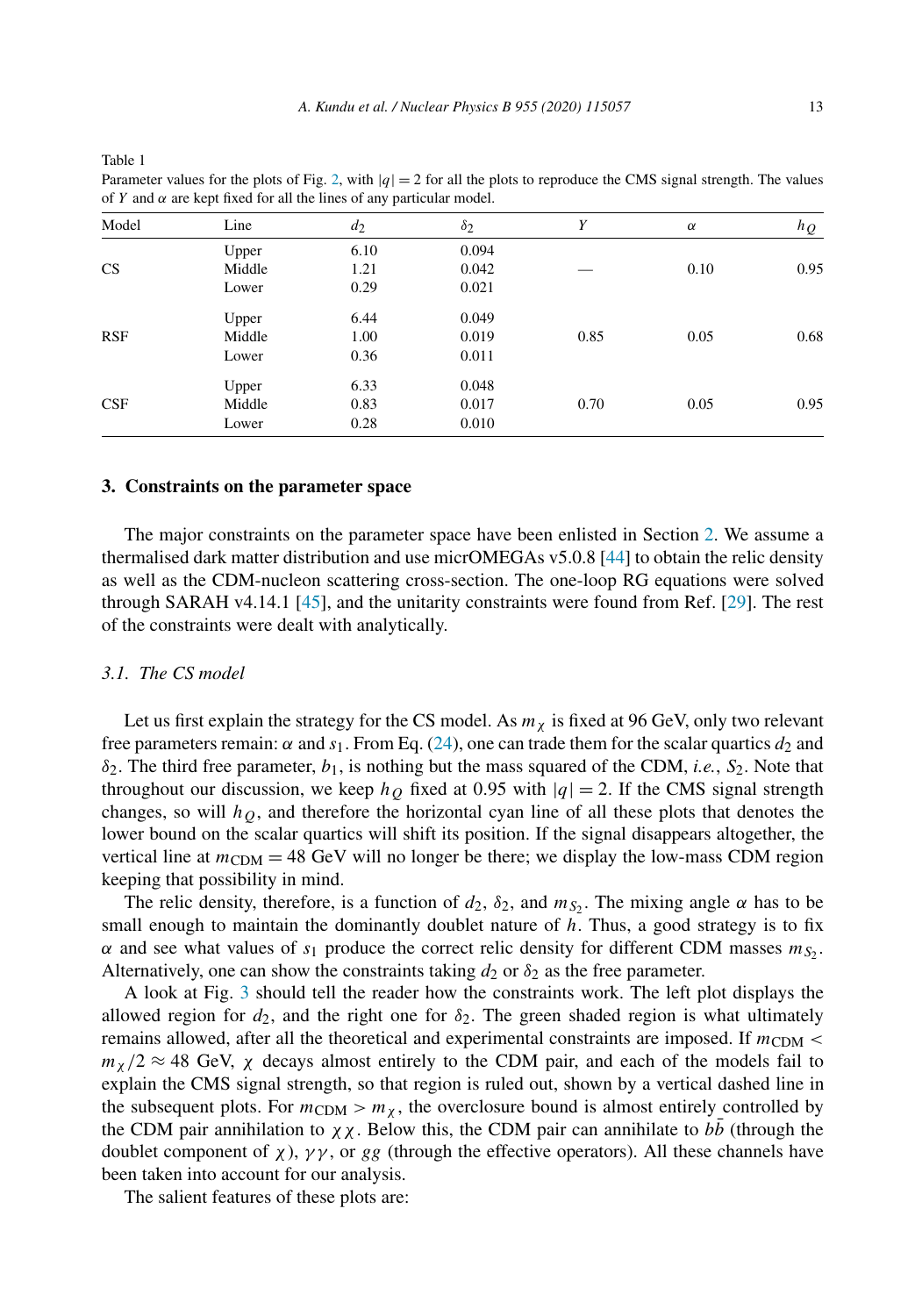

Fig. 3. The allowed parameter space for the CS model with  $\alpha = 0.01$ . The scalar S<sub>2</sub> is the CDM candidate. The purple region is excluded from overclosure ( $\Omega h^2 \ge 0.12$ ), the region above the dashed black line is excluded from the invisible decay of h [BR( $h \rightarrow$  invis) < 0.19], the region above the dashed orange line is excluded from the direct detection experiments, the region above the long-dashed blue line is excluded from the scattering unitarity constraints, the region above the solid red line is excluded from the triviality constraint (no Landau pole before 100 TeV), and the region below the horizontal cyan line is excluded from the stability of the potential. The left region of the vertical dashed line at 48 GeV is ruled out from the CMS diphoton signal. The light green region is allowed from all theoretical and experimental constraints. (For interpretation of the colours in the figure(s), the reader is referred to the web version of this article.)

- The mixed quartic  $\delta_2$  is much more tightly constrained from the pure singlet quartic  $d_2$ . This is because of its role in the scalar mass matrix as well as the RG equations. However, the nature of the two plots is very similar.
- For low values of  $\alpha$ , the parameter space ruled out by the direct detection limit and that ruled out from the invisible Higgs decay are competitive. However, triviality and scattering unitarity (which essentially put some upper bounds on the couplings) rule out a significant amount of parameter space that is still allowed by direct detection; only a narrow slice is ruled out by the stability condition. Altogether, these constraints rule out a large chunk of the parameter space, particularly for  $m_{S<sub>2</sub>} > 200$  GeV. Again, this depends on the scale  $\Lambda$  where the CS model is taken over by some ultraviolet-complete theory. The plots were drawn with  $\Lambda = 100$  TeV; if it is higher, the green region will be even more squeezed.
- The single narrow resonance region for the RS model now expands to two closely lying such regions. The lower mass one comes from the apparent stability of  $\chi$ , and the higher mass one from that of h.
- At the same time, the CDM mass below 48 GeV is ruled out from the CMS signal; this is shown by a vertical dashed line in Fig. 3 and all subsequent figures. In this region,  $\chi$  decays almost entirely to a CDM pair, and the branching ratio to diphoton suffers a huge suppression by several orders of magnitude, incompatible with the signal strength.

In Fig. 4, we show identical plots but for  $\alpha = 0.1$ . While the qualitative features remain similar to Fig. 3, there are two important changes. First, for the  $\delta_2$ -plot, the direct detection limit remains more or less the same, but the stability line has moved up, indicating a tighter lower limit. The close pair of lines, marking scattering unitarity and triviality bounds, have also moved up, relaxing the corresponding bounds. For the  $d_2$ -plot, these lines do not change, which can qualitatively be understood from the RG equations. What changes significantly is the direct detection bound, and as a result, it starts to cut in the theoretical constraints for lower values of  $m_{S_2}$ , approximately  $m_{S_2}$  < 200 GeV. Second, the resonance regions have become wider, which can be explained easily from the  $\alpha$ -dependence of the couplings between physical scalars.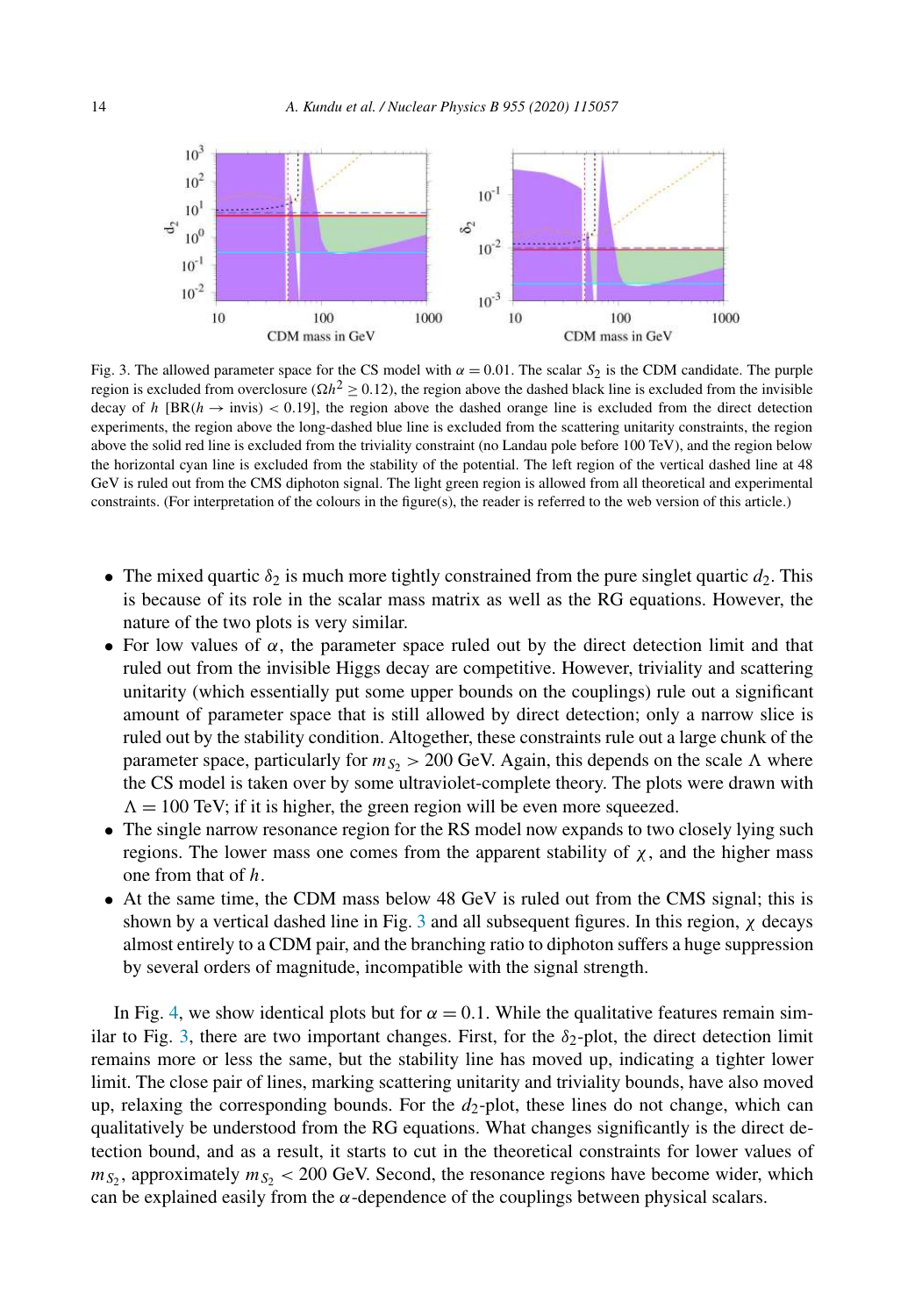

Fig. 4. The CS parameter space plot as in Fig. 3, but for  $\alpha = 0.1$ . Legends remain the same.



Fig. 5. The CDM-nucleon cross-section versus the CDM mass for the CS model, for  $\alpha = 0.01$  (left) and  $\alpha = 0.1$  (right). Legends remain the same as in Fig. 3. Only the green shaded region is allowed.



Fig. 6. The allowed parameter space for the RSF model for  $\alpha = 0.05$  and Yukawa coupling  $Y = 0.7$ . The fermion  $\psi$  is the CDM candidate. The purple region is excluded from overclosure, the portion above the red and blue horizontal lines (which are overlapping in these plots) are excluded from scattering unitarity and triviality bounds respectively, and the portion below the horizontal cyan line near the bottom is excluded from the stability of the potential (which becomes unbounded from below). The region left to the short-dashed black line is excluded from the invisible decay of the Higgs, and that left to the vertical dashed line at 48 GeV from the CMS signal strength. Only the green shaded region remains allowed. The entire region is allowed from the direct detection bounds.

One can translate these bounds directly to the CDM-nucleon scattering cross-section limits, which is shown in Fig. 5, for both  $\alpha = 0.01$  and  $\alpha = 0.1$ .

### *3.2. The RSF model*

The allowed parameter space for the RSF model is shown in Figs. 6, 7, and 8. The fermion  $\psi$ is the CDM candidate, and couples only to the real singlet S. Thus, for a large enough Yukawa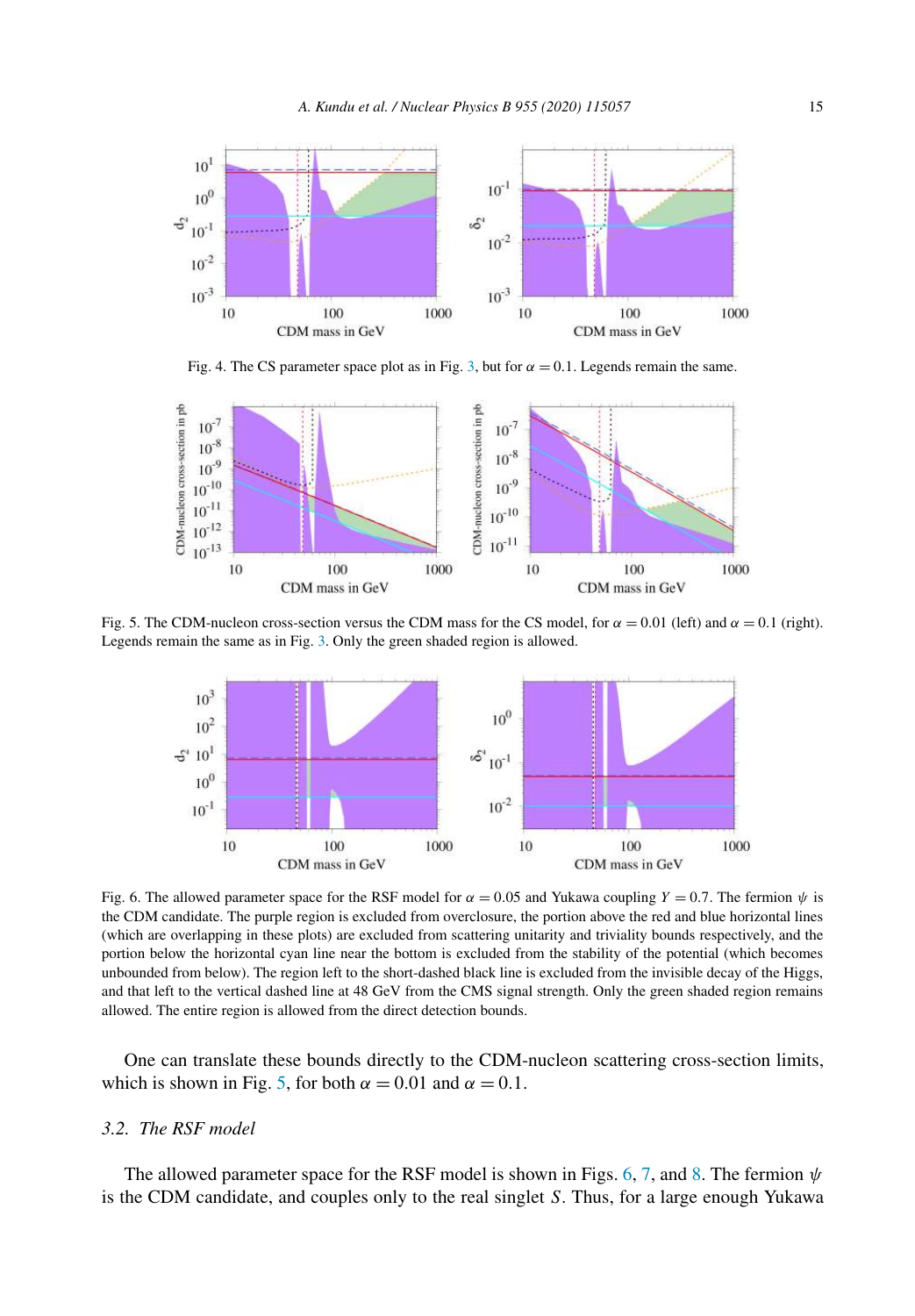

Fig. 7. The same as Fig. 6 but with  $Y = 0.85$ . All other legends remain the same.



Fig. 8. The same as Fig. 6 but with  $Y = 1$ . All other legends remain the same.

coupling Y between S and  $\psi$ , or  $h<sub>O</sub>$  between S and Q (in Subclass (a) models) the potential runs the risk of being unbounded from below at a high scale. In Figs. 6-8, we have also delineated the region where such a catastrophe takes place (the lower part of the horizontal cyan line). The instability threshold is taken, again, to be at 100 TeV or more, *i.e.*, some other new physics comes into play at that scale to make the potential stable. While the entire region showed in these figures is allowed from the direct detection limits, one may note the power of the triviality and stability constraints, which ultimately leaves only a narrow region around 150 GeV as allowed. The allowed region expands for larger values of  $Y$ , as the overclosure bound starts shrinking.

For Figs. 6-8, the mixing angle  $\alpha$  is fixed at 0.05. For higher values of  $\alpha$ ,  $\psi$  couples with h more strongly and hence direct detection constraints tend to rule out more of the allowed parameter space shown here. For even smaller values of  $\alpha$ , resonance regions no longer exist. It is also easy to understand why the constraint from the invisible decay of the Higgs is a vertical line. The invisible decay width depends on the CDM mass,  $\alpha$ , and Y, but here  $\alpha$  and Y are fixed, so the only dependence is on  $m_{CDM}$ .

The window near  $m_{CDM} \sim 150$  GeV, in Figs. 6-8, is interesting. Let us see what happens when we keep  $m_{\text{CDM}}$  fixed in that region but increase  $d_2$  or  $\delta_2$ . Such a shift decreases  $s_1$ , the VEV of S. This increases the relic density to such a point as to hit the overclosure bound, so the region becomes disallowed and the neck begins. If we continue increasing  $d_2$  or  $\delta_2$ , the relic density starts decreasing after a point (*e.g.*, one may look at Fig. 1 to see how the annihilation crosssection changes, moving from right to left), and the parameter space again opens up, terminating the neck.

Let us also display the interdependence of the couplings  $d_2$ ,  $\delta_2$ , and Y in Fig. 9. Technically, this should depend on  $h<sub>Q</sub>$  too, but we have used a fixed value of the coupling. We kept the mixing angle at  $\alpha = 0.05$  and changed the scalar VEV  $s_1$ , which in turn controls  $d_2$  and  $\delta_2$ . Apart from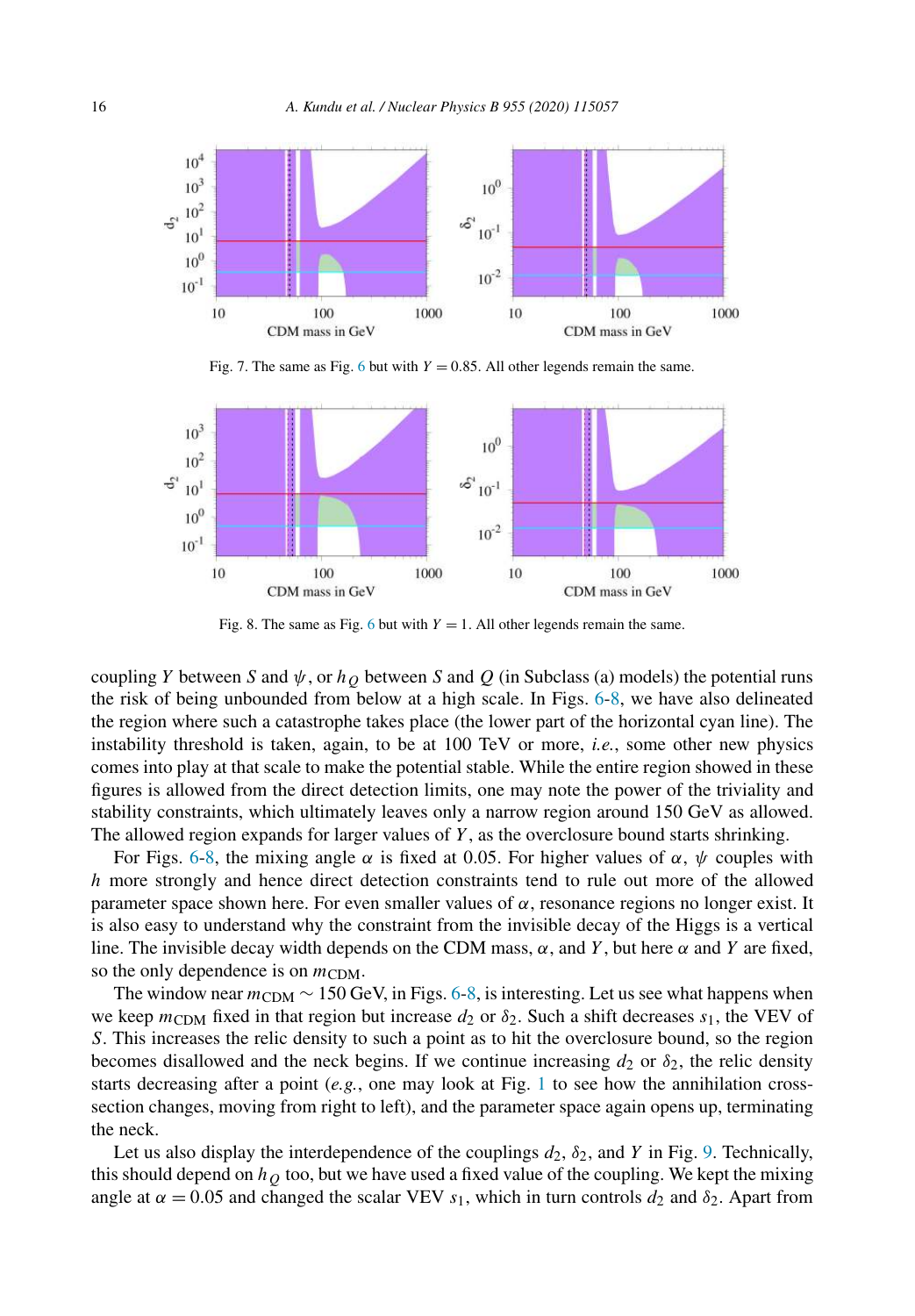

Fig. 9. The allowed region for the RSF model, with  $\alpha = 0.05$  and  $m_{CDM} = 100$  GeV. For details, see text. The region below the red horizontal line, above the cyan line, right to the overclosure patch, and left to the dashed orange vertical line, is allowed.



Fig. 10. The composition of the CDM in the CSF-2 model, with the mass difference  $\Delta M$  (in GeV) of the CDM components plotted against the relic density. The blue line corresponds to the contribution of  $\psi$  and the red line to that of  $S_2$ , while the green line gives the combined contribution. Left:  $m_{\text{CDM}}^F > m_{\text{CDM}}^S = 100 \text{ GeV}$ . Right:  $m_{\text{CDM}}^S > m_{\text{CDM}}^F = 100 \text{ GeV}$ . GeV. For both the plots, the Yukawa coupling  $Y = 0.7$  and the singlet scalar VEV  $s_1 = 100$  GeV. The relic density limit  $\Omega h^2 = 0.12$  is also shown by the black horizontal line.

the shaded overclosure region, there are three lines in each plot. The vertical line at the right is the bound from direct detection; as the CDM mass is kept fixed at 100 GeV, the limit depends only on  $Y$ , and not on the scalar quartics. The region above the almost horizontal red line is ruled out because the couplings blow up before 100 TeV. Large values of  $Y$  can delay the onset of the Landau pole; that is why the line veers slightly upwards for large  $Y$  (although that region is ruled out from direct detection). The region below the cyan line is ruled out because the potential, at least at the tree-level, becomes unstable there. Only the island within these three lines and the overclosure region remains allowed.

#### *3.3. The CSF-2 model*

The CSF-1 model, with the fermion being the sole dark matter candidate, is qualitatively very similar to the RSF model, even more so if the second singlet scalar is heavy. We, thus, do not explicitly show the features, and rather concentrate on CSF-2. As both the scalar  $S_2$  and the fermion  $\psi$  can be CDM candidates, we denote their masses by  $m_{\text{CDM}}^S$  and  $m_{\text{CDM}}^F$  respectively.

With these two possible candidates, there can be interconversions,  $\bar{\psi}\psi \leftrightarrow S_2S_2$ , and the standard annihilations to bosonic and fermionic final states. The composition of the dark matter is shown in Fig. 10, with  $Y = 0.7$  and scalar VEV  $s_1 = 100$  GeV. In the left plot, we take  $m_{\text{CDM}}^F > m_{\text{CDM}}^S$ , and in the right plot,  $m_{\text{CDM}}^F < m_{\text{CDM}}^S$ , the mass of the lighter one being fixed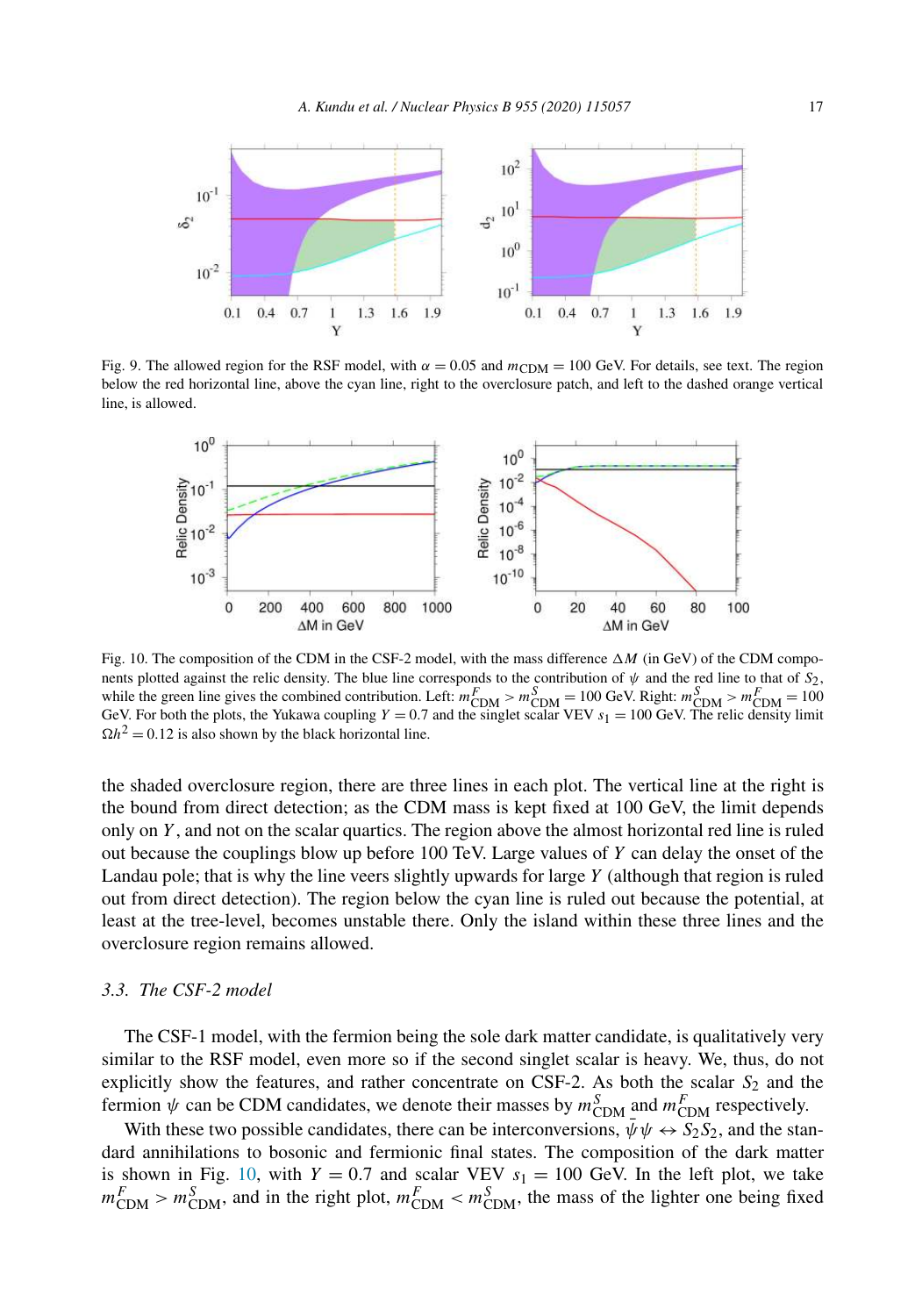

Fig. 11. The allowed parameter space for the CSF-2 model for  $\alpha = 0.05$  and Yukawa coupling  $Y = 0.7$ . The legends are identical with that of Fig. 6, apart from the dashed orange line, the region above which is excluded from the direct detection experiments. For more explanation, see text.



Fig. 12. The CDM-nucleon cross-section versus the CDM mass for the CSF-2 model for  $\alpha = 0.05$  and Yukawa coupling  $Y = 0.7$ . Legends remain the same as in Fig. 11. Only the green shaded region is allowed.

at 100 GeV. Note that if  $m_{\text{CDM}}^S > m_{\text{CDM}}^F$ , it quickly saturates the  $\Omega h^2 = 0.12$  limit. If  $m_{\text{CDM}}^F$  is heavier of the two, its contribution slowly rises with the mass difference  $\Delta M$ , and hits the relic density limit at  $\Delta M \approx 450$  GeV. One may note that for the left panel of Fig. 10, both  $S_2$  and  $\psi$ can be CDM components, while for the right panel,  $S_2$  ceases to be a CDM component if the channel  $S_2 \to \psi \bar{\psi}$  opens up. However, the overclosure bound is reached much before that.

The allowed parameter space for the CSF-2 model is shown in Fig. 11, with  $m_{\text{CDM}}^F = m_{\text{CDM}}^S +$ 200 MeV,  $\alpha = 0.05$  and  $Y = 0.7$ . One finds that the plots display traits similar to both CS and RSF models, as expected. For example, the line showing the invisible decay constraint starts out vertically for small  $d_2$  or  $\delta_2$ , like the RSF model, and then shows a rightward shift as found for the CS model. One may note the important role the triviality and unitarity lines play; they cut out a significant portion of the otherwise allowed parameter space.

Fig. 12 shows the allowed region for the CDM-nucleon scattering cross-section, analogous to Fig. 5. Fig. 13, similarly, shows the allowed region for the parameters of the potential, analogous to Fig. 9.

## **4. Conclusion**

In this paper, we have studied the parameter space for several extensions of the SM that provide one or more cold dark matter candidates as well as a scalar at 96 GeV. The existence of the latter was only hinted by the CMS Collaboration, but if tagged with a CDM model, this provides further constraints on the parameter space, by reducing the number of free parameters in the Lagrangian.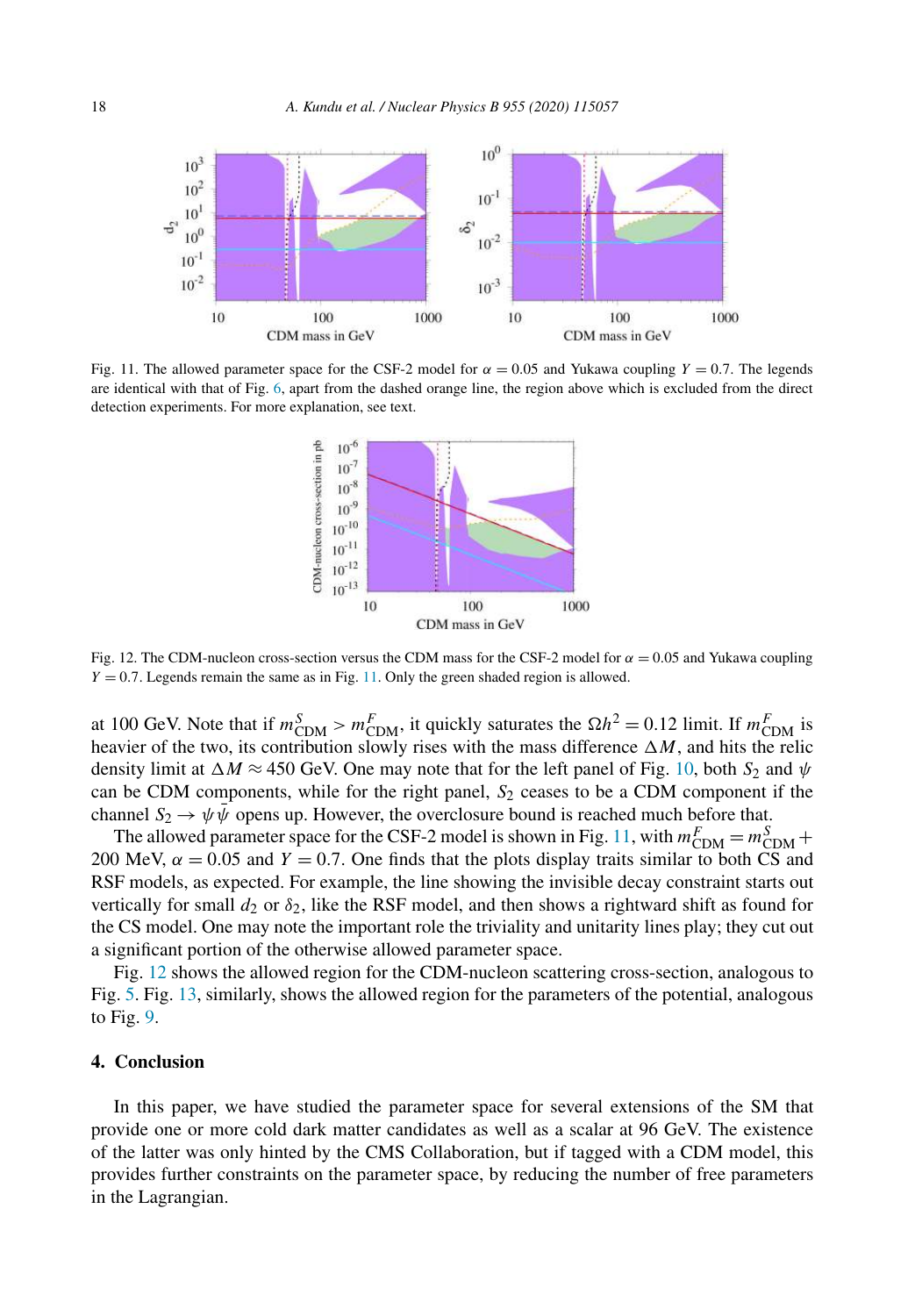

Fig. 13. The allowed region for the CSF-2 model, with  $\alpha = 0.05$  and  $m_{\text{CDM}}^F = m_{\text{CDM}}^S + 200$  MeV. The region below the red horizontal line, above the cyan line, right to the overclosure patch, and left to the vertical line, is allowed.

We analysed the parameter space of three models: (i) SM plus a complex scalar singlet (CS), with one of the scalars being the CDM, and the other giving rise to the 96 GeV resonance after mixing with the SM doublet; (ii) SM plus a real scalar singlet and a singlet vectorial fermion (RSF), with the fermion being the dark matter; and (iii) CS plus a singlet vectorial fermion (CSF), with both fermion and scalar being dark matter candidates. The theoretical constraints that were taken into account includes the stability of the potential (both triviality and boundedness), the scattering unitarity (although it hardly differs from the triviality constraints), and the oblique parameters, the effect of the latter being negligible. The experimental constraints include those coming from the direct detection of dark matter, the overclosure bound on the relic density  $(\Omega h^2 < 0.12)$ , and the invisible decay width of the Higgs boson. We have assumed a thermalised nonrelativistic dark matter and used micrOMEGAs v5.0.8 to generate the relic density.

At the same time, we have shown how the diphoton signal can be explained, either in some ultraviolet-complete theory, or in some effective theory framework. Combined with the CDM models, they provide a number of significant constraints on the parameter space of such models. In this paper, we collect and display for the first time, all such possible theoretical and experimental constraints on the allowed parameter space of these three models, extending the CDM mass to 1 TeV. Several interesting features emerge from the analysis, and they have been displayed in the previous section. One may enlist them once again here:

- 1. The triviality/unitarity constraints play a vital role in restricting the allowed parameter space for the CS and the CSF-2 models. In fact, the parameter space gets further squeezed if we assume the possible onset of a new physics at higher than 100 TeV. The severity of their effect depends on the singlet-doublet mixing angle  $\alpha$ . If  $\alpha$  is small enough, one finds that these constraints are always more powerful than those coming from direct detection. With larger values of  $\alpha$ , they become comparable. On the other hand, the constraint arising out of the requirement of stability of the potential is significant only in the RSF model, or for larger values of  $\alpha$ .
- 2. The CS and the CSF-2 models allow two narrow resonance regions, at approximately  $m_h/2$ and  $m<sub>x</sub>/2$ , and they become wider as the mixing angle increases. Thus, one may still have a sub-100 GeV scalar dark matter, which is not overly fine-tuned. However,  $m_{CDM} < m_{\gamma}/2$  is ruled out from the CMS signal strength.
- 3. The RSF model is much more tightly constrained than its CS or CSF counterparts. A large part of the parameter space allowed from the relic density bound is ruled out by triviality and unitarity limits. However, there exists a narrow window, which is one of the novel findings of this paper, and whose position depends on the singlet scalar VEV, while the width depends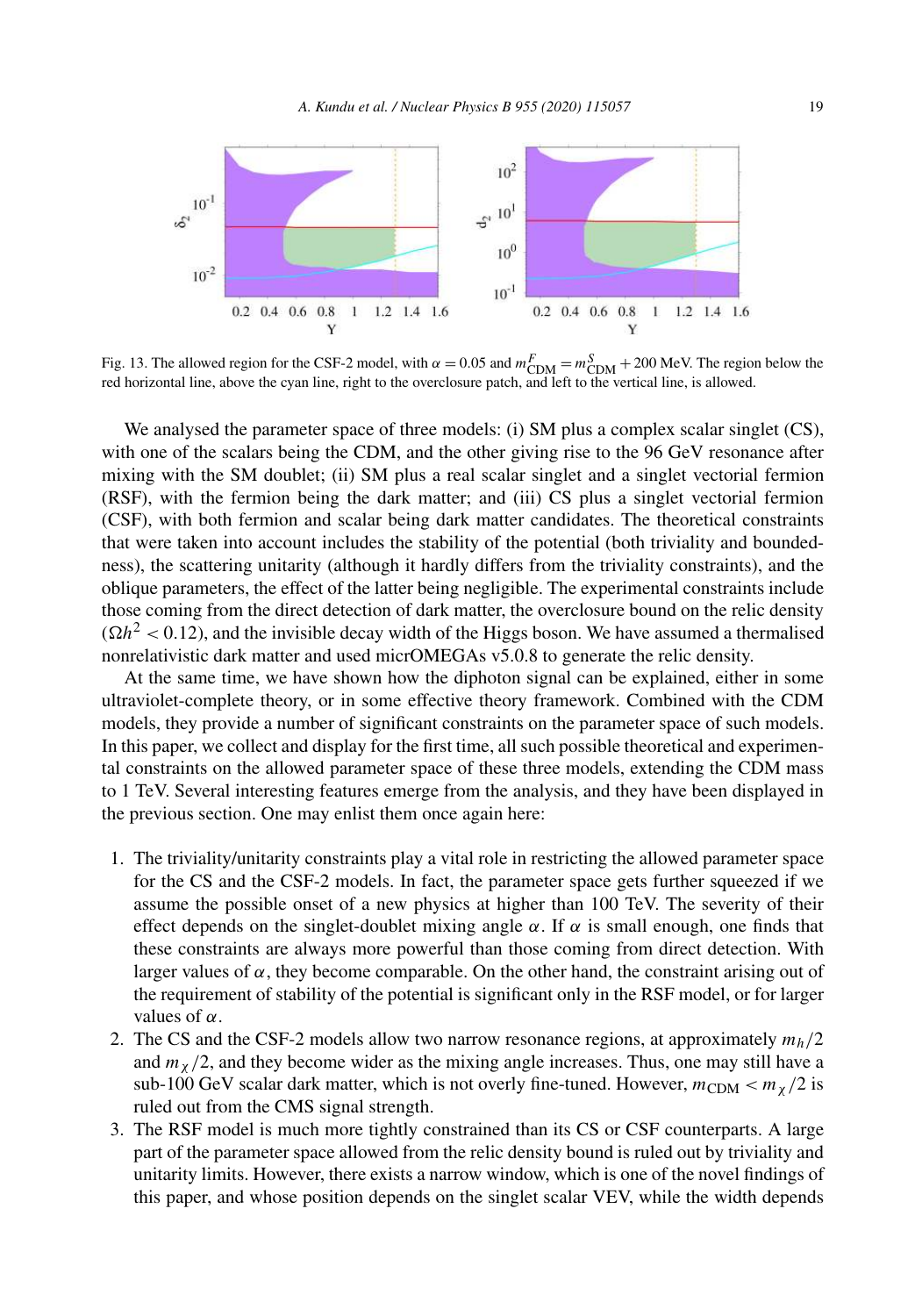on the Yukawa coupling  $Y$ . The ruled-out neck region, just above the window, appears because of the destructive interference between the  $s$ - and  $t$ -channel annihilation amplitudes, although a significant part of this window is truncated from the stability of potential.

While such a study might be interesting to the model builders as well as those looking for collider signatures of beyond-SM physics, one must be cautious in applying these bounds. The parameter space, even after allowing for the 96 GeV scalar, is complicated enough, and we have refrained from doing a complete scan over all the parameters. The allowed regions will shift for different values of the scalar VEV  $s<sub>1</sub>$ , the CDM mass, or the splitting between the two CDM candidates for the CSF-2 model. However, we expect the general trends to remain qualitatively similar.

#### **Declaration of competing interest**

The authors declare that they have no known competing financial interests or personal relationships that could have appeared to influence the work reported in this paper.

#### **Acknowledgement**

AK acknowledges the Science and Engineering Research Board, Government of India, for support through the Grant EMR/2016/001306 and CRG/2019/000362, and the DIA fellowship. The authors thank Debajyoti Choudhury for helpful discussions.

## **References**

- [1] M. Tanabashi, et al., Particle Data Group, Phys. Rev. D 98 (3) (2018) 030001.
- [2] See, for example, G. Bertone, Particle Dark Matter, Cambridge University Press, 2010; M. Cirelli, N. Fornengo, A. Strumia, Nucl. Phys. B 753 (2006) 178, arXiv:hep-ph/0512090; J.L. Feng, Annu. Rev. Astron. Astrophys. 48 (2010) 495, arXiv:1003.0904 [astro-ph.CO]; M. Drees, G. Gerbier, in: Review of Particle Physics, Phys. Rev. D 98 (3) (2018) 030001.
- [3] G. Arcadi, A. Djouadi, M. Raidal, Phys. Rep. 842 (2020) 1, arXiv:1903.03616 [hep-ph].
- [4] G. Arcadi, M. Dutra, P. Ghosh, M. Lindner, Y. Mambrini, M. Pierre, S. Profumo, F.S. Queiroz, Eur. Phys. J. C 78 (3) (2018) 203, arXiv:1703.07364 [hep-ph].
- [5] A.M. Sirunyan, et al., CMS Collaboration, Phys. Lett. B 793 (2019) 320, arXiv:1811.08459 [hep-ex].
- [6] J. Cao, X. Guo, Y. He, P. Wu, Y. Zhang, Phys. Rev. D 95 (11) (2017) 116001, arXiv:1612.08522 [hep-ph].
- [7] L. Liu, H. Qiao, K. Wang, J. Zhu, Chin. Phys. C 43 (2) (2019) 023104, arXiv:1812.00107 [hep-ph].
- [8] S. Heinemeyer, T. Stefaniak, PoS CHARGED 2018 (2019) 016, arXiv:1812.05864 [hep-ph].
- [9] T. Biekötter, M. Chakraborti, S. Heinemeyer, PoS CORFU 2018 (2019) 015, arXiv:1905.03280 [hep-ph]; T. Biekötter, M. Chakraborti, S. Heinemeyer, arXiv:2002.06904 [hep-ph].
- [10] K. Choi, S.H. Im, K.S. Jeong, C.B. Park, arXiv:1906.03389 [hep-ph].
- [11] J.M. Cline, T. Toma, Phys. Rev. D 100 (3) (2019) 035023, arXiv:1906.02175 [hep-ph].
- [12] M. Gonderinger, H. Lim, M.J. Ramsey-Musolf, Phys. Rev. D 86 (2012) 043511, arXiv:1202.1316 [hep-ph].
- [13] E. Gabrielli, M. Heikinheimo, K. Kannike, A. Racioppi, M. Raidal, C. Spethmann, Phys. Rev. D 89 (1) (2014) 015017, arXiv:1309.6632 [hep-ph].
- [14] K. Huitu, N. Koivunen, O. Lebedev, S. Mondal, T. Toma, Phys. Rev. D 100 (1) (2019) 015009, arXiv:1812.05952 [hep-ph].
- [15] K.S. Babu, E. Ma, Int. J. Mod. Phys. A 23 (2008) 1813, arXiv:0708.3790 [hep-ph].
- [16] Y.G. Kim, K.Y. Lee, S. Shin, J. High Energy Phys. 0805 (2008) 100, arXiv:0803.2932 [hep-ph].
- [17] S. Baek, P. Ko, W.I. Park, J. High Energy Phys. 1202 (2012) 047, arXiv:1112.1847 [hep-ph].
- [18] M. Fairbairn, R. Hogan, J. High Energy Phys. 1309 (2013) 022, arXiv:1305.3452 [hep-ph].
- [19] S. Matsumoto, S. Mukhopadhyay, Y.L.S. Tsai, J. High Energy Phys. 1410 (2014) 155, arXiv:1407.1859 [hep-ph].